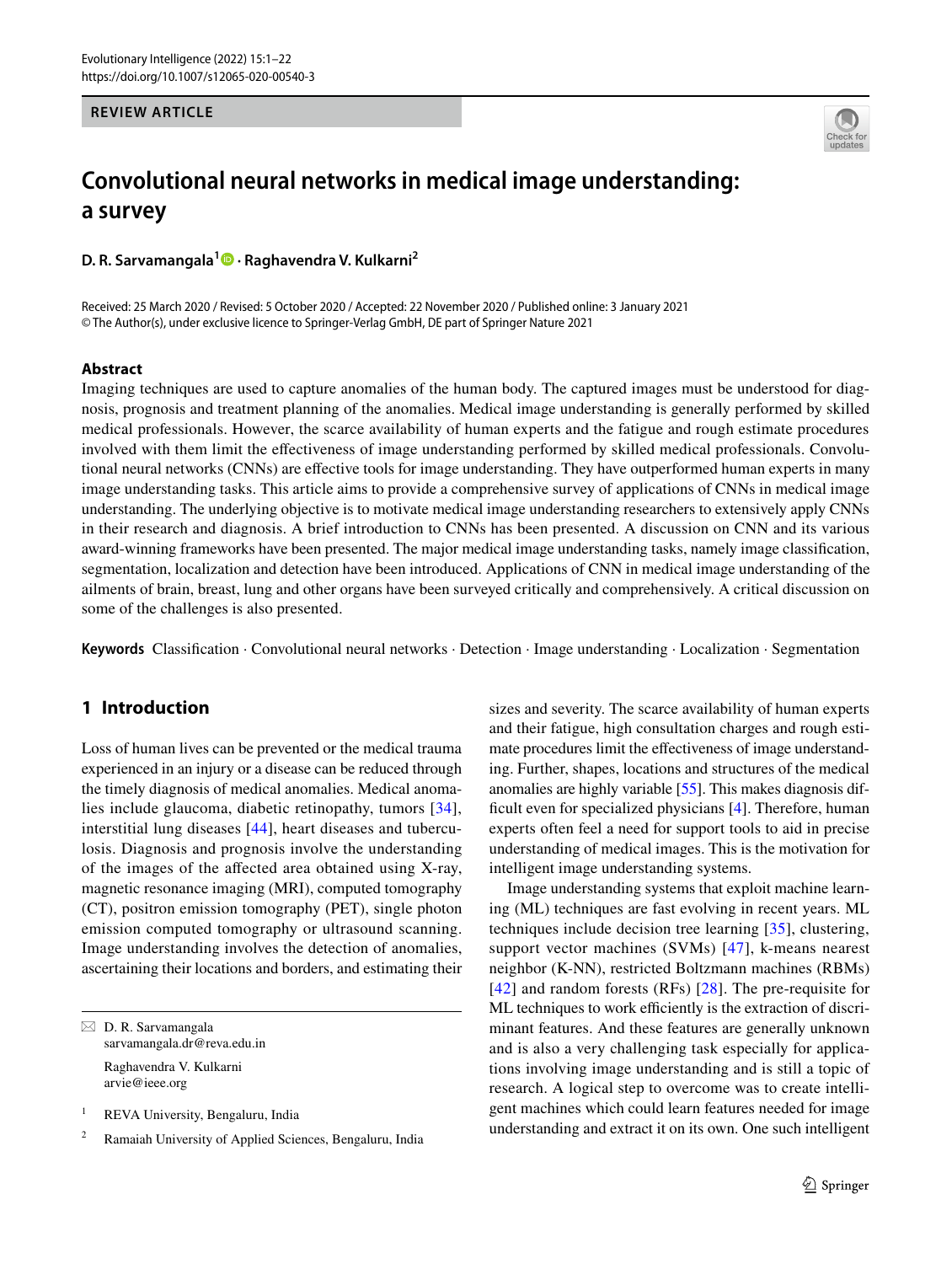and successful model is the convolutional neural network (CNN) model, which automatically learns the needed features and extracts it for medical image understanding. The CNN model is made of convolutional flters whose primary function is to learn and extract necessary features for efficient medical image understanding. CNN started gaining popularity in the year 2012, due to AlexNet [[41\]](#page-19-6), a CNN model, which defeated all the others models with a record accuracy and low error rate in imageNet challenge 2012. CNN has been used by corporate giants for providing internet services, automatic tagging in images, product recommendations, home feed personalization and autonomous cars [\[59\]](#page-20-2). The major applications of the CNN are in image and signal processing, natural language processing and data analytics. The CNN had a major breakthrough when GoogleNet used it to detect cancer at an accuracy of 89% while human pathologists could achieve the accuracy of only 70% [[3\]](#page-18-0).

#### **1.1 Motivation and purpose**

CNNs have contributed signifcantly in the areas of image understanding. CNN-based approaches are placed in the leader board of the many image understanding challenges, such as Medical Image Computing and Computer Assisted Intervention (MICCAI) biomedical challenge, Brain Tumor segmentation (BRATS) Multimodal Brain Tumor Segmentation challenge [[48](#page-20-3)], Imagenet classifcation challenge, challenges of International Conference on Pattern Recognition (ICPR) [[31](#page-19-7)] and Ischemic Stroke Lesion Segmentation (ISLES) challenge [\[32](#page-19-8)]. CNN has become a powerful choice as a technique for medical image understanding. Researchers have successfully applied CNNs for many medical image understanding applications like detection of tumors and their classifcation into benign and malignant [\[52\]](#page-20-4), detection of skin lesions [[50\]](#page-20-5), detection of optical coherence tomography images [[39](#page-19-9)], detection of colon cancer [[71](#page-20-6)], blood cancer, anomalies of the heart [[40](#page-19-10)], breast [[36](#page-19-11)], chest, eye etc. Also CNN-based models like CheXNet [\[56,](#page-20-7) [58](#page-20-8)], used for classifying 14 diferent ailments of the chest achieved better results compared to the average performance of human experts.

CNNs have also dominated the area of COVID-19 detection using chest X-rays/CT scans. Research involving CNNs is now a dominant topic at major conferences. In addition, there are special issues reserved in reputed journals for solving challenges using deep learning models. The vast amount of literature available on CNNs is the testimonial of their efficiency and the widespread use. However, various research communities are developing these applications concurrently and the dissemination results are scattered in a wide and diverse range of conference proceedings and journals.

A large number of surveys on deep learning have been published recently. A review of deep learning techniques

applied in medical imaging, bioinformatics and pervasive sensing has been presented in [[60\]](#page-20-9). A thorough review of deep learning techniques for segmentation of MRI images of brain has been presented in [[2\]](#page-18-1). Survey of deep learning techniques for medical image segmentation, their achievements and challenges involved in medical image segmentation has been presented in [[27\]](#page-19-12) Though literature is replete with many survey papers, most of them concentrate on deep learning models which include CNN, recurrent neural network, generative adversial network or on a particular application. There is also no coverage of the application of CNN in early detection of COVID-19 as well as many other areas.

The survey includes research papers on various applications of CNNs in medical image understanding. The papers for the survey are queried from various journal websites. Additionally, arxiv, conference proceedings of various medical image challenges are also included in the survey. Also the references of these papers are checked. The query used are: "CNN" or "deep learning" or "convolutional neural network" or terms related to medical image understanding. These terms had to be present either in title or abstract to be considered.

The objective of this survey is to offer a comprehensive overview of applications and methodology of CNNs and its variants, in the felds of medical image understanding including the detection of latest global pandemic COVID-19. The survey includes overview tables which can be used for quick reference. The authors leverage experiences of their own and that of the research fraternity on the applications of CNNs to provide an insight into various state of the art CNN models, challenges involved in designing CNN model, overview of research trends in the feld, and to motivate medical image understanding researchers and medical professionals to extensively apply CNNs in their research and diagnosis, respectively.

### **1.2 Contributions and the structure**

Primary contributions of this article are as follows:

- 1. To briefy introduce medical image understanding and CNN.
- 2. To convey that CNN has percolated in the feld of medical image understanding.
- 3. To identify the various challenges in medical image understanding.
- 4. To highlight contributions of CNN to overcome those challenges

The remainder of this article has been organized as follows: Medical image understanding has been briefy introduced in Sect. [2](#page-2-0). A brief introduction of CNN and its architecture has been presented in Sect. [3.](#page-3-0) The applications of CNN in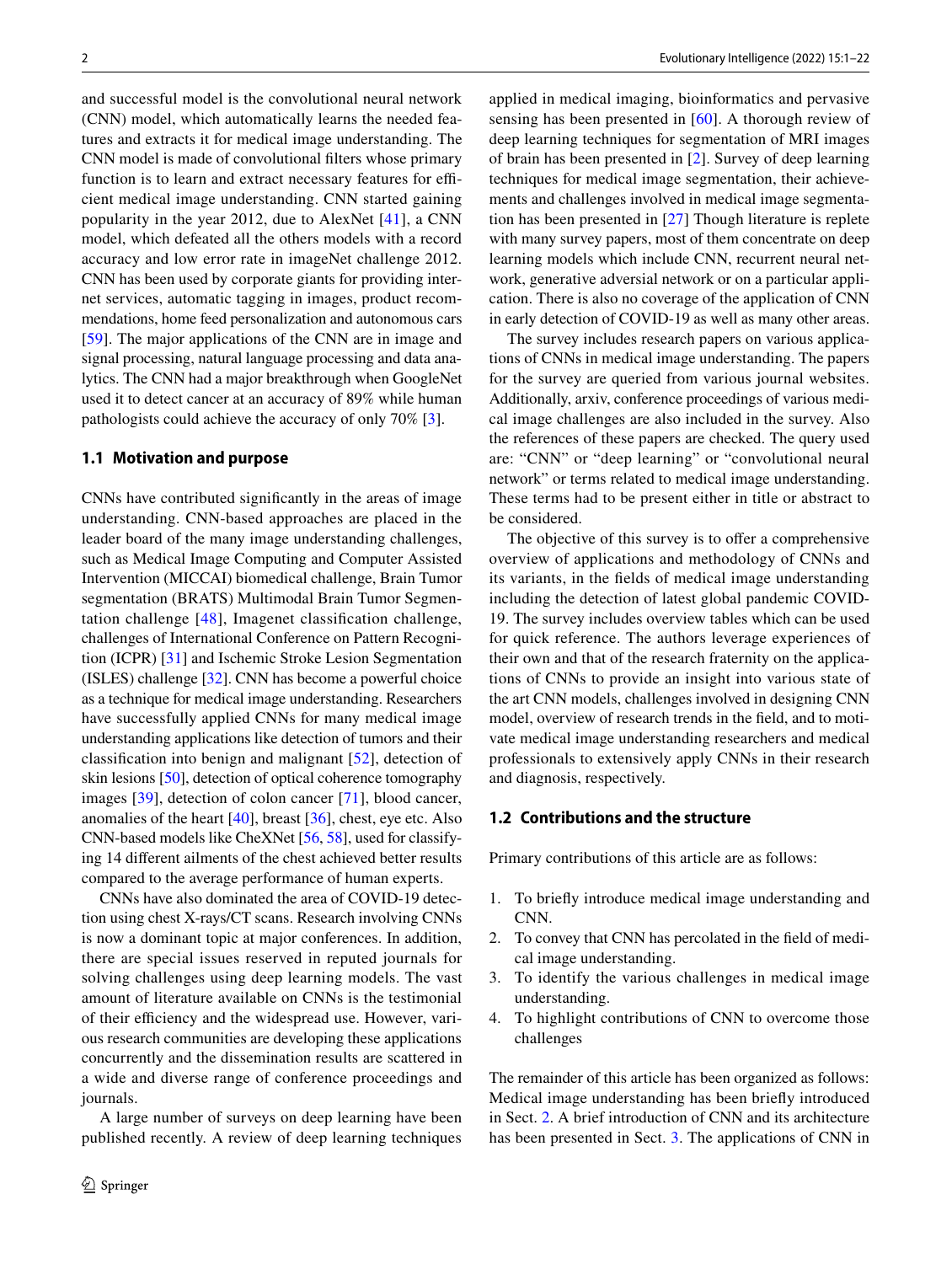medical image understanding have been surveyed compre-hensively through Sects. [4](#page-5-0)[–7](#page-15-0). Finally, concluding remarks and a projection of the trends in CNN applications in image understanding have been presented in Sect. [8](#page-15-1).

## <span id="page-2-0"></span>**2 Medical image understanding**

Medical imaging is necessary for the visualization of internal organs for the detection of abnormalities in their anatomy or functioning. Medical image capturing devices, such as X-ray, CT, MRI, PET and ultrasound scanners capture the anatomy or functioning of the internal organs and present them as images or videos. The images and videos must be understood for the accurate detection of anomalies or the diagnosis of functional abnormalities. If an abnormality is detected, then its exact location, size and shape must be determined. These tasks are traditionally performed by the trained physicians based on their judgment and experience. Intelligent healthcare systems aim to perform these tasks using intelligent medical image understanding. Medical image classifcation, segmentation, detection and localization are the important tasks in medical image understanding.

#### **2.1 Medical image classifcation**

Medical image classification involves determining and assigning labels to medical images from a fxed set. The task involves the extraction of features from the image, and assigning labels using the extracted features. Let *I* denote an image made of pixels and  $c_1, c_2, \ldots, c_r$  denote the labels. For each pixel *x*, a feature vector  $\zeta$ , consisting of values  $f(x_i)$ is extracted from the neighborhood  $N(x)$  using ([1](#page-2-1)), where  $x_i \in N(x)$  for  $i = 0, 1, ..., k$ .

$$
\zeta = (f(x_0), f(x_1), \dots, f(x_k))
$$
 (1)

A label from the list of labels  $c_1, c_2, \ldots, c_r$  is assigned to the image based on ζ.

### **2.2 Medical image segmentation**

Medical image segmentation helps in image understanding, feature extraction and recognition, and quantitative assessment of lesions or other abnormalities. It provides valuable information for the analysis of pathologies, and subsequently helps in diagnosis and treatment planning. The objective of segmentation is to divide an image into regions that have strong correlations. Segmentation involves dividing the image *I* into a finite set of regions  $R_1, R_1, \ldots, R_S$  as expressed in ([2\)](#page-2-2).

<span id="page-2-2"></span>
$$
I = \bigcup_{i=1}^{s} R_i, R_i \cap R_j = \emptyset \text{ and } i \neq j.
$$
 (2)

### **2.3 Medical image localization**

Automatic localization of pathology in images is quite an important step towards automatic acquisition planning and post imaging analysis tasks, such as segmentation and functional analysis. Localization involves predicting the object in an image, drawing a bounding box around the object and labeling the object.

The localization function *f*(*I*) on an image *I* computes *c*,  $l_x$ ,  $l_y$ ,  $l_w$ ,  $l_h$ , which represent respectively, class label, centroid *x* and *y* coordinates, and the proportion of the bounding box with respect to width and height of the image as expressed in  $(3)$  $(3)$ .

<span id="page-2-3"></span>
$$
f(I) = (c, l_x, l_y, l_w, l_h).
$$
\n(3)

#### **2.4 Medical image detection**

Image detection aims at the classifcation and the localization of regions of interest by drawing bounding boxes around multiple regions of interest and labeling them. This helps in determining the exact locations of diferent organs and their orientation. Let *I* be an image with *n* objects or regions of interest. Then detection function *D*(*I*) computes  $c_i$ ,  $x_i$ ,  $y_i$ ,  $w_i$ ,  $h_i$  and these are respectively the class label, centroid *x* and *y* coordinates, proportion of the bounding box with respect to width and height of the image *I* as given in the  $(4)$  $(4)$ 

<span id="page-2-4"></span>
$$
\bigcup_{i=1}^{n} c_i, x_i, y_i, w_i, h_i = D(I). \tag{4}
$$

#### <span id="page-2-1"></span>**2.5 Evaluation metrics for image understanding**

There are many metrics used for the evaluation of performance of medical image understanding algorithms. The confusion matrix, also known as the error matrix, is the table used for visualizing the performance of an algorithm and for calculation of various evaluation metrics. It provides an insight about the types of errors that are made by the classifer. It is a square matrix in which rows represent the instances of actual results and the columns represent the instances of predicted results of the algorithm. The confusion matrix of a binary classifer is shown in Table [1](#page-3-1).

Here,  $T_p$  indicates correctly identified positives,  $T_N$  indicates correctly identified negatives,  $F_p$  indicates incorrectly identified positives and  $F_N$  indicates incorrectly identified negatives.  $F_p$  is also known as false error and  $F_N$  is known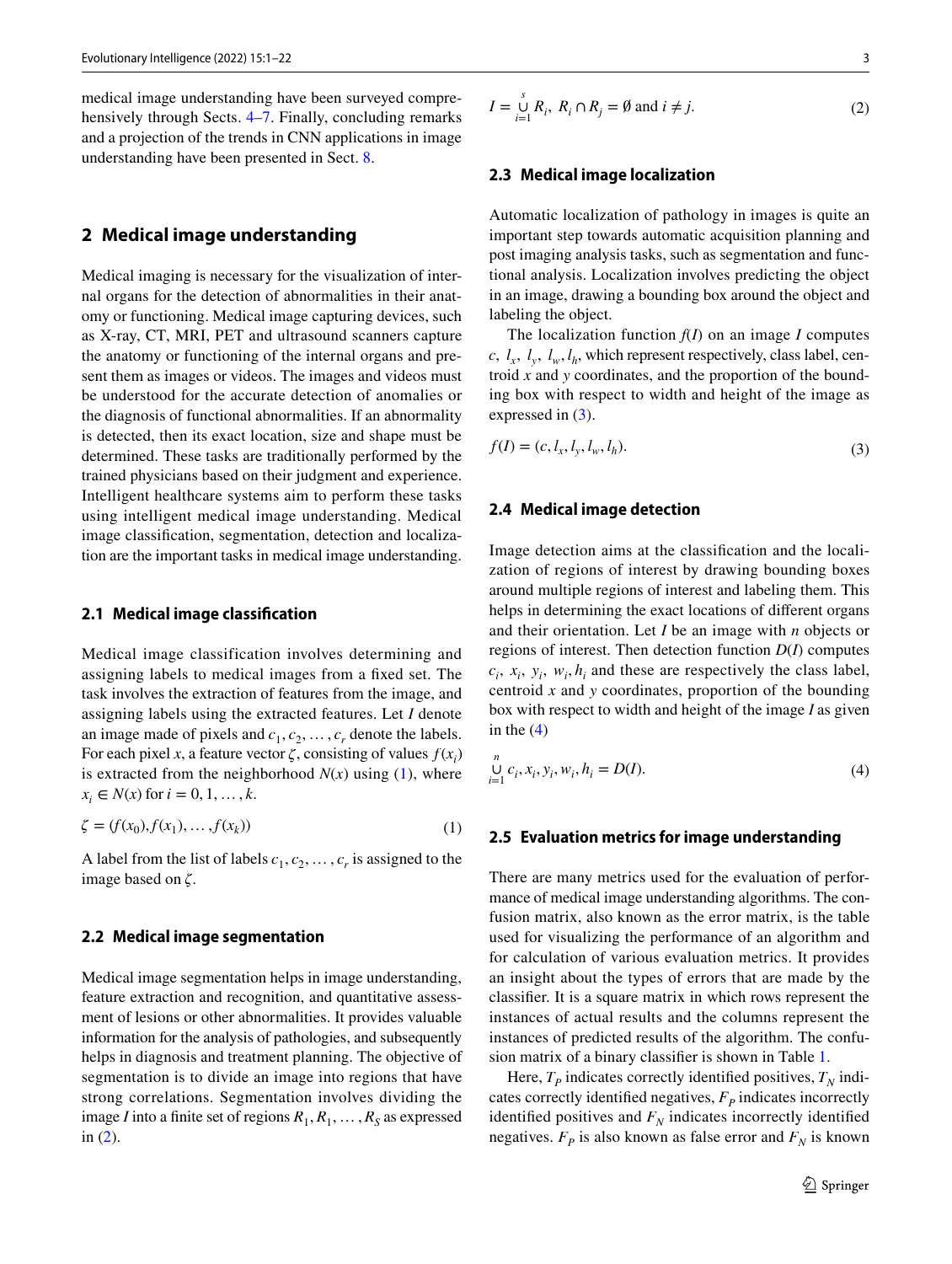<span id="page-3-1"></span>**Table 1** Confusion matrix

| Total test samples | Predicted positive      | Predicted negative     |
|--------------------|-------------------------|------------------------|
| Actual positive    | True positives $(T_p)$  | False negatives $(FN)$ |
| Actual negative    | False positives $(F_p)$ | True negatives $(T_N)$ |

as miss. The sum of correct and incorrect predictions is represented as *T* and expressed as in ([5\)](#page-3-2).

$$
T = T_P + T_N + F_P + F_N. \tag{5}
$$

Performance metrics can be determined with the help of confusion matrix and are given in Table [2](#page-3-3).

## <span id="page-3-0"></span>**3 A brief introduction to CNNs**

Image understanding by animals is a very fascinating process, and a very simple task for them. But for a machine, to understand an image, there are lot of hidden complexities during the process. What animals feel is the eyes capturing the image, which is processed by the neurons and sent to the brain for interpretation. CNN is a deep learning algorithm inspired by the visual cortex of animal brain [[30\]](#page-19-13) and aims to imitate the visual machinery of animals. CNNs represents a quantum leap in the feld of image understanding, involving image classifcation, segmentation, localization, detection etc. The efficacy of CNNs in image understanding is the main reason of its abundant use. CNNs are made of convolutions having learnable weights and biases similar to neurons (nerve cells) of the animal. Convolutional layers, activation functions, pooling and fully-connected layers are the core building blocks of CNNs, as depicted in Fig. [1](#page-3-4). Very brief introduction to CNNs has been presented in this paper. Detailed discussions on CNNs are presented in [\[9](#page-19-14), [41](#page-19-6)].

#### <span id="page-3-2"></span>**3.1 Convolution layers (Conv layers)**

The visual cortex of the animal brain is made of neuronal cells which extract features of the images. Each neuronal cell extracts diferent features, which help in image understanding. The conv layer is modeled over the neuronal cells and its objective is to extract features, such as edges, colors,

<span id="page-3-3"></span>**Table 2** Performance evaluation metrics for image processing

| Evaluation metric                                     | To determine                                                                                         | Formula                                                                           | Preferred value     |
|-------------------------------------------------------|------------------------------------------------------------------------------------------------------|-----------------------------------------------------------------------------------|---------------------|
| Accuracy                                              | Overall how often the result is true                                                                 | $\frac{T_P + T_N}{T}$                                                             | High $(\approx 1)$  |
| Misclassification result (error rate)                 | Overall how often the result is false                                                                |                                                                                   | Low $(\approx 0)$   |
| True positive rate $(T_{PR})$ (recall or sensitivity) | When it is actually true, how often does it predict true                                             | $\begin{array}{c} \frac{F_{P}-F_{N}}{T} \\ \frac{T_{P}}{F_{N}+T_{P}} \end{array}$ | High $(\approx 1)$  |
| False positive rate $(F_{PR})$                        | When its actually false, how often does it predict true                                              | $\frac{F_P}{F_P + T_N}$                                                           | Low ( $\approx 0$ ) |
| False negative rate $(F_{NR})$                        |                                                                                                      | $\frac{F_N}{F_N+T_P}$                                                             | Low $(\approx 0)$   |
| Specificity                                           | When its actually false, how often does it predict false                                             | $\frac{T_N}{F_P + T_N}$                                                           | High $(\approx 1)$  |
| Precision (positive predictive value $(P_{\nu V})$ )  | When it predicts true, how often is it correct?                                                      | $T_P$<br>$F_p+T_p$                                                                | High $(\approx 1)$  |
| F-Score (Dice similarity coefficient)                 | Harmonic mean of recall and precision.                                                               | $2 \times \frac{P_{PV} \times T_{PR}}{P}$<br>$P_{PV}+T_{PR}$                      | High $(\approx 1)$  |
| Receiver operating characteristic (ROC)               | Commonly used graph to summarizes the perfor-<br>mance of a classifier over all possible thresholds. | Plot of recall verses FPR                                                         | High $(\approx 1)$  |
| Area under ROC (AUC)                                  | The area under ROC                                                                                   | Plots $T_{PR}$ versus $F_{PR}$                                                    | High $(\approx 1)$  |

<span id="page-3-4"></span>

CNN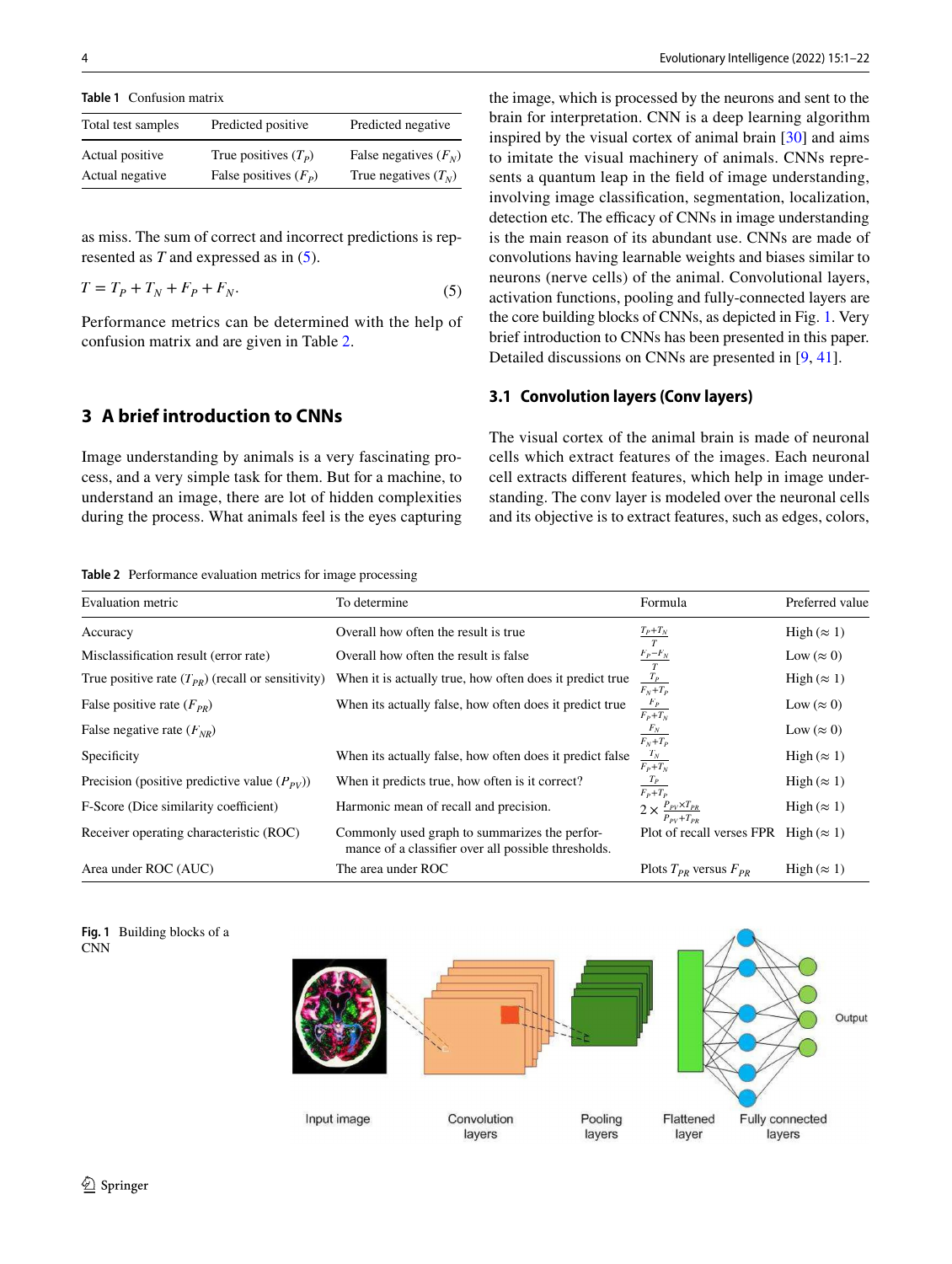texture and gradient orientation. Conv layers are made of learnable flters called convolutional flters, or kernels, of size  $n \times m \times d$ , where *d* is the depth of the image. During the forward pass, the kernels are convolved across the width and height of input volume and dot product is computed between the entries of the flter and the input. Intuitively, the CNN learns flters that gets activated when they come across edge, colors, texture etc. The output of the conv layer is fed into an activation function layer.

## **3.2 Activation functions or nonlinear functions**

Since data in real world is mostly nonlinear, activation functions are used for nonlinear transformation of the data. It is used to ensure that the representation in the input space is mapped to a diferent output space as per the requirements. The diferent activation functions are discussed in Sects. [3.2.1](#page-4-0)[–3.2.3.](#page-4-1)

#### <span id="page-4-0"></span>**3.2.1 Sigmoid**

It takes a real-valued number *x* and squashes it into range between 0 and 1. In particular, large negative and positive inputs are placed very close to 0 and unity, respectively. It is expressed as in  $(6)$  $(6)$ .

$$
f(x) = \frac{1}{1 + e^{-x}}.\tag{6}
$$

#### **3.2.2 Tan hyperbolic**

It takes a real valued number *x* and squashes it between −1 to 1 as expressed in [\(7](#page-4-3)).

$$
f(x) = \frac{1 - e^{-2x}}{1 + e^{-2x}}.\tag{7}
$$

### <span id="page-4-1"></span>**3.2.3 Rectifed linear unit (ReLU)**

This nonlinear function takes a real valued number *x* and converts  $x$  to 0 if  $x$  is negative. ReLU is the most often used nonlinear function for CNN, takes less computation time and hence faster compared to the other two and is expressed in ([8\)](#page-4-4).

$$
f(x) = \max(0, x). \tag{8}
$$

## **3.3 Pooling**

Pooling layer performs a nonlinear down sampling of convolved feature. It decreases the computational power required to process the data through dimensionality reduction. It reduces the spatial size by aggregating data over space or feature type, controls overftting and overcomes translation and rotational variance of images. Pooling operation results in partitioning of its input into a set of rectangle patches. Each patch gets replaced by a single value depending on the type of pooling selected. The different types are maximum pooling and average pooling.

#### **3.4 Fully connected (FC) layer**

FC layer is similar to artifcial neural network, where each node has incoming connections from all the inputs and all the connections have weights associated with them. The output is sum of all the inputs multiplied by the corresponding weights. FC layer is followed by sigmoid activation function and performs the classifer job.

#### **3.5 Data preprocessing and augmentation**

<span id="page-4-2"></span>The raw images obtained from imaging modalities need to be preprocessed and augmented before sending to CNN. The raw image data might be skewed, altered by bias distortion [[55](#page-20-0)], having intensity inhomogeneity during capture, and hence needs to be preprocessed. Multiple data preprocessing methods exist and the preferred methods are mean subtraction and normalization. CNN needs to be trained on a larger dataset to achieve the best performance. Data augmentation increases the existing set of images by horizontal and vertical fips, transformations, scaling, random cropping, color jittering and intensity variations. The preprocessed, augmented image data is then fed into CNN.

### <span id="page-4-3"></span>**3.6 CNN architectures and frameworks**

Many CNN architectures have been proposed by researchers depending on kind of task to be performed. A few award-winning architectures are listed in Table [3.](#page-4-5) CNN frameworks (toolkits) enable the efficient development and implementation of deep learning methods. Various frameworks used by researchers and developers is listed in Table [4.](#page-6-0)

<span id="page-4-5"></span><span id="page-4-4"></span>

| Table 3 Various award winning CNN architectures |
|-------------------------------------------------|
|-------------------------------------------------|

| Architecture | References | Architecture | References         |
|--------------|------------|--------------|--------------------|
| LeNet-5      | [43]       | VGGNet       | [70]               |
| AlexNet      | [41]       | GoogLeNet    | $\lceil 3 \rceil$  |
| Overfeat     | [65]       | ResNet       | $\lceil 26 \rceil$ |
| <b>ZFNet</b> | [79]       | Xception     | $\lceil 12 \rceil$ |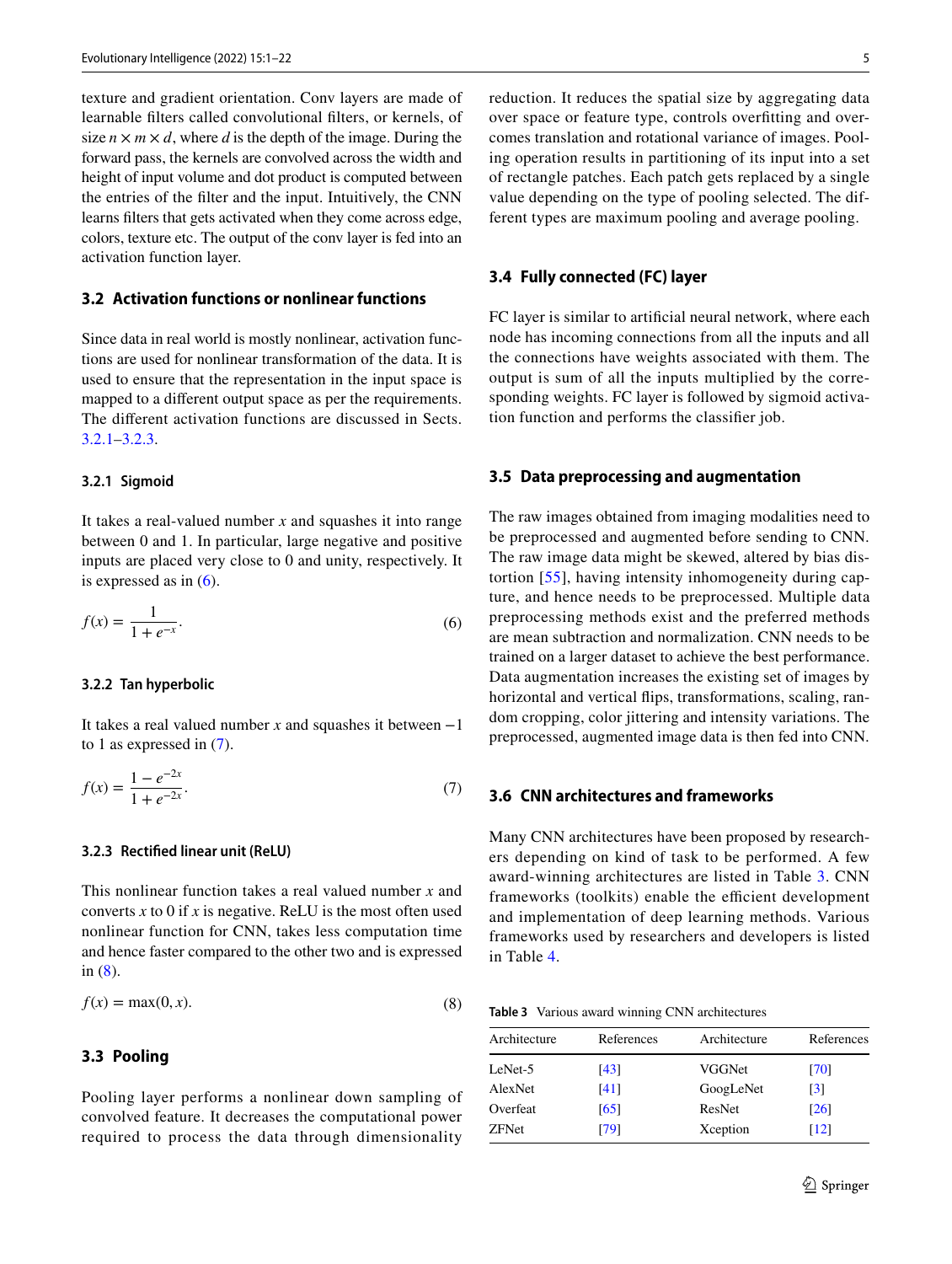## <span id="page-5-0"></span>**4 CNN applications in medical image classifcation**

## **4.1 Lung diseases**

Interstitial lung disease (ILD) is the disorder of lung parenchyma in which lung tissues get scarred leading to respiratory difficulty. High resolution computed tomography (HRCT) imaging is used to diferentiate between diferent types of ILDs. HRCT images have a high visual variation between diferent classes and high visual similarity within the same class. Therefore, accurate classifcation is quite challenging.

#### **4.1.1 Ensemble CNN**

Ensemble of rf and overfeat for classifcation of pulmo-nary peri fissural nodules of lungs was proposed in [[14](#page-19-18)]. The complexity of the input was reduced by extracting twodimensional views from three-dimensional volume. The performance was enhanced by using a combination of overfeat followed by rf. The bagging technique of rf boosted the performance of the model. The proposed model obtained an AUC of 86.8%.

## **4.1.2 Small‑kernel CNN**

Low level textual information and more non linear activations enhances performance of classifcation was empha-sized by [\[4](#page-19-2)]. The authors shrinked the kernel size to  $2 \times 2$ to involve more non linear activations. The receptive felds were kept smaller to capture low level textual information. Also, to handle increasing complexity of the structures, the number of kernels were made proportional to the number of receptive feld of its neurons. The model classifed the lung tissue image into seven classes (a healthy tissue and six diferent ILD patterns). The results were compared against AlexNet and VGGNet and the ROC curves. The structure took only 20 s to classify the whole lung area in 30 slices of an average size HRCT scan image. AlexNet and VGG-Net took 136 s and 160 s for classifcation. The model delivered a classifcation accuracy of 85%, while the traditional methods delivered an accuracy of 78%.

#### **4.1.3 Whole image CNN**

Smaller image patches to prevent loss of spatial information and diferent attenuation ranges to enhance better visibility was proposed in [\[18](#page-19-19)]. Since the images were RGB, the proposed CNN model used three lung attenuation ranges namely, lower attenuation, normal attenuation and higher

attenuation. To avoid overftting, the images were augmented by jitter and cropping. A simple Alexnet model with the above variations was implemented and compared against other CNN models implemented to work on image patches. The performance metrics were accuracy and F-score. The model obtained an F-score of 100% and the average accuracy of 87.9%.

### **4.1.4 Multicrop pooling CNN**

Limitation of reduced training samples can be overcome by extraction of salient multi scale features. The features were extracted using multicrop pooling for automatic lung nodule malignancy suspicious classifcation in [\[68](#page-20-13)]. The model was a simple 3 layered CNN architecture but with multicrop pooling and randomized leaky ReLu as activation. The proposed method obtained accuracy and AUC of 87.4% and 93%. Fivefold cross validation was used for evaluation.

The CNN applications in lung classifcation is summarized in Table [5](#page-7-0).

#### **4.2 Coronavirus disease 2019 (COVID‑19)**

COVID-19 is a global pandemic disease spreading rapidly around the world. Reverse Transcription Polymerase Chain Reaction (RT-PCR) is a commonly employed test for detection of COVID-19 infection. RT-PCR testing is the gold standard for COVID-19 testing, RT-PCR is very complicated, time-consuming and labor-intensive process, sparse availability and not very accurate. Chest X-ray could be used for the initial screening of the COVID-19 in places having shortage of RT-PCR kits and is more accurate at diagnosis. Many researchers have used deep learning to classify if the chest infection is due to COVID-19 or other ailments.

#### **4.2.1 Customized CNN**

One of the initial model proposed for detection of COVID-19 was a simple pretrained AlexNet model proposed in [[45\]](#page-19-20) and fne tuned on chest X-ray images. The results were very promising with accuracy of classifying positive and negative patients of around 95%. Use of pretrained with transfer learning ResNet and InceptionNet CNN models were also proposed. These models demonstrated that the transfer learning models were also efficient and achieved a test accuracy of 93%.

#### **4.2.2 Bayesian CNN**

Uncertainty was explored to enhance the diagnostic performance of classifcation of COVID-19 datasets in [[22](#page-19-21)]. The primary aim of proposed method was to avoid COVID-19 misdiagnoses. The method explored Monte-Carlo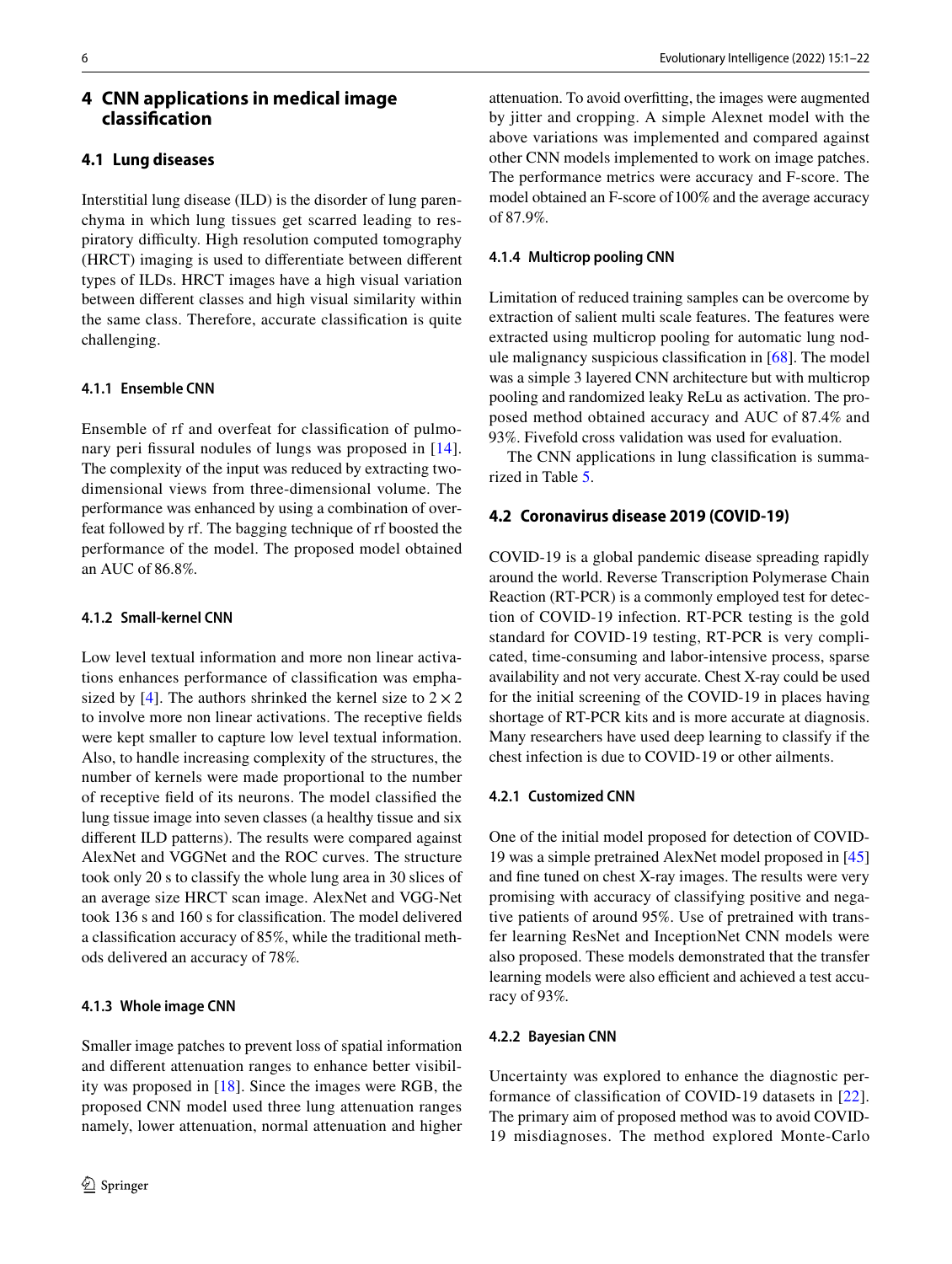<span id="page-6-0"></span>

| Table 4 Various existing CNN frameworks |                                                          |                   |                                                                                                                                                               |                                                                                                                                |
|-----------------------------------------|----------------------------------------------------------|-------------------|---------------------------------------------------------------------------------------------------------------------------------------------------------------|--------------------------------------------------------------------------------------------------------------------------------|
| Deep learning frameworks                | Developed at                                             | Implemented using | Pros                                                                                                                                                          | Cons                                                                                                                           |
| $C$ affe $[33]$                         | Berkeley Vision and Learning Centre C++                  |                   | Matlab and Python interface, models can be<br>Cross platform, easy to deploy, fast, has good<br>trained without writing code                                  | Usability drops outside ConvNets, not very<br>good with new architectures                                                      |
| Keras [11]                              | Francois Chollet, Google                                 | Python            | Easiest deep learning framework, clean API,<br>user-friendly, works with Theano and Ten-<br>huge active community, easily extensible,<br>sorFlow              | Poor support for multi node training, cannot be<br>used efficiently as an independent framework                                |
| TensorFlow [1]                          | Google Brainteam                                         | Python, C++       | Has modular architecture, supports multiple<br>front ends and execution platforms, avail-<br>ability of tensorboard for visualization                         | Slow, slower than Theano and Torch in terms<br>of execution time, lacks many pre-trained<br>models, not completely open source |
| $Torch$ [15]                            | New York University                                      | Lua               | Modular architecture, easy to setup, displays<br>helpful error messages and has a large<br>amount of tutorials                                                | Difficult to integrate since it is implemented in<br>Lua and its data science stack in R or Python                             |
| PyTorch [53]                            | Facebook artificial intelligence group Python, C++, CUDA |                   | is easy and hence easy to debug, good for<br>Fast, minimal framework overhead, under-<br>standing error messages and stack traces<br>research and development | Depends on Matplotlib and Seaborn for visuali-<br>zation, lacks distributed training                                           |
| Theano $[3]$                            |                                                          | Python            | Expressive Python syntax, large help on net,<br>supports high level wrappers                                                                                  | deploying, supports single GPU, error mes-<br>Cross platform, needs secondary libraries for<br>sages are not helpful           |
| $N$ eon $[51]$                          | Nervana Systems                                          | Python            | Very fast due to fast matrix operations, the<br>same code runs on GPU and CPU                                                                                 | Too many errors with scattered dependencies,<br>less material on web, architecture not user<br>friendly, not general-purpose   |
| Deeplearning4j [59]                     |                                                          | Java              | Performance equal to Caffe and better than<br>TensorFlow or Torch, fast                                                                                       | Generally not preferred because Java is unpopu-<br>lar in ML circles                                                           |
| Cognitive Toolkit (CNTK) [64] Microsoft |                                                          | $\overline{t}$    | allows distributed training, supports C++,<br>Fast, accurate scalable over GPUs, flexible,<br>Java, Python and C#                                             | Lacks visualizations, crashes with error, no<br>Matlab or Python bindings                                                      |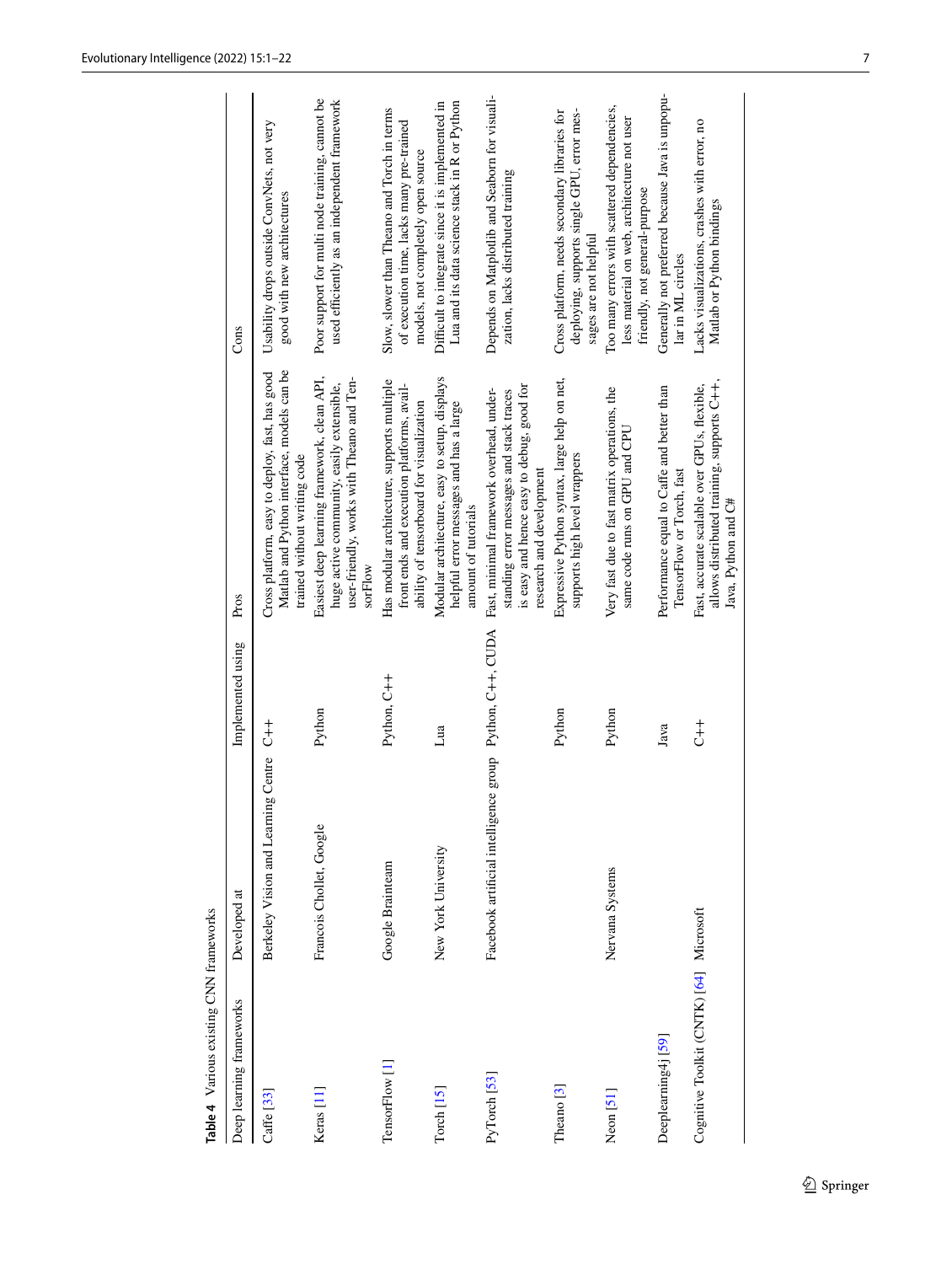|                    | References Preprocessing                            | Architecture                                                                                            | Dataset                                                                 | Comparison against                                         | Performance metric                                                    |
|--------------------|-----------------------------------------------------|---------------------------------------------------------------------------------------------------------|-------------------------------------------------------------------------|------------------------------------------------------------|-----------------------------------------------------------------------|
| $[44]$             | Normalized with unit.<br>variance and zero-<br>mean | Conv, ReLU, maxpool,<br>$FC \times 3$ , backpropaga-<br>tion, batch processing,<br>$\mu$ dropout of 0.6 | ILD                                                                     | SIFT, LBP, unsuper-<br>vised feature learning<br>using RBM | Recall, precision                                                     |
| [4]                | Augmentation by rotat-<br>ing                       | (Conv, Leaky ReLU,<br>avgpool) $\times$ 5, three FC,<br>softmax classifier                              | <b>ILD</b> from University<br>of Geneva and Bern<br>University hospital | AlexNet, VGGNet                                            | Time, ROC, AUC                                                        |
| $\lceil 18 \rceil$ | Augmentation by adding<br>jitter and cropping       | AlexNet architecture                                                                                    | Public ILD database                                                     | CNN patch based<br>methods                                 | Accuracy 87.9% com-<br>pared to $86.1\%$ using<br>patch based methods |
| [68]               | Augmentation                                        | (Conv, ReLU, maxpool)<br>with multicrop) $\times$ 3 +<br>FC, softmax                                    | LIDC-IDRI dataset                                                       | HOG, LBP                                                   | Accuracy 87.4% and AUC<br>93%                                         |

<span id="page-7-0"></span>**Table 5** A summary of CNN applications in ILD image classifcation surveyed in Sect. [4](#page-5-0)

Dropweights Bayesian CNN to estimate uncertainty in deep learning, to better the diagnostic performance of human-machine decisions. The method showed that there is a strong correlation between classifcation accuracy and estimated uncertainty in predictions. The proposed method used ResNet50v2 model. The softmax layer was preceded by dropweights. Dropweights were applied as an approximation to the Gaussian Process, which was used to estimate meaningful model uncertainty. The softmax layer fnally outputs each possible class label's probability distribution.

## **4.2.3 PDCOVIDNET**

Use of dilation to detect dominant features in the image was explored in [\[13](#page-19-25)]. The authors proposed parallel dilated CNN model. The dilated module involved skipping of pixels during convolution process. Parallel CNN branches are proposed with diferent dilation rates. The features obtained from parallel branches were concatenated and input to the next convolution layer. Concatenation-convolution operation was used to explore feature relationship of dilated convolutions so as to detect dominant features for classifcation. The model also used Grad-CAM and Grad-CAM++ to highlight the regions of class-discriminative saliency maps. The performance metrics used were accuracy, precision, recall, F1-score with ROC/AUC and are 96.58%, 95%, 91%, 93% and 0.991 respectively.

#### **4.2.4 CVR‑Net**

To prevent degrading of fnal prediction and to compensate for lesser number of datasets, multi scale multi encoder ensemble CNN model for classifcation of COVID-19 was proposed in [[24](#page-19-26)]. The proposed model ensembled feature maps at diferent scales obtained from diferent encoders. To avoid overftting, geometry based image augmentations and transfer learning was proposed. To overcome vanishing gradients, each encoder consisted of residual and convolutional blocks to allow gradients to pass, like in resNet architecture. Moreover Depth-wise separable convolution was used to create a light weight network. The depth information of feature map was enhanced by concatenating diferent 2D feature maps of diferent encoders in channel-wise. The performance metrics for classifying images into positive and negative were recall, precision, f1-score and accuracy. The model showed a very efficient performance with score of nearly 98% for all the metrics.

#### **4.2.5 Twice transfer learning CNN**

A denseNet model trained twice using transfer learning approach was proposed in [[6](#page-19-27)]. The denseNet201 model was trained initially on imageNet dataset , followed by chest X-ray 14 dataset and then fne tuned on COVID-19 dataset. Various combinations of training the model frst with single transfer learning, twice transfer learning, twice transfer learning with output neuron keeping were experimented. The model with twice transfer learning with output neuron keeping achieved the best performance accuracy of 98.9% over the other models. Transfer learning on chest X-ray 14 dataset enhanced the result, as the model had learnt most of the features related to chest abnormalities.

#### **4.3 Immune response abnormalities**

Autoimmune diseases result from an abnormal immune response to a normal body part. The immune system of the body attacks the healthy cells in such diseases. Indirect immunofuorescence (IIF) on human epithelial-2 (HEp-2) cells is used to diagnose an autoimmune disease. Manual identifcation of these patterns is a time-consuming process.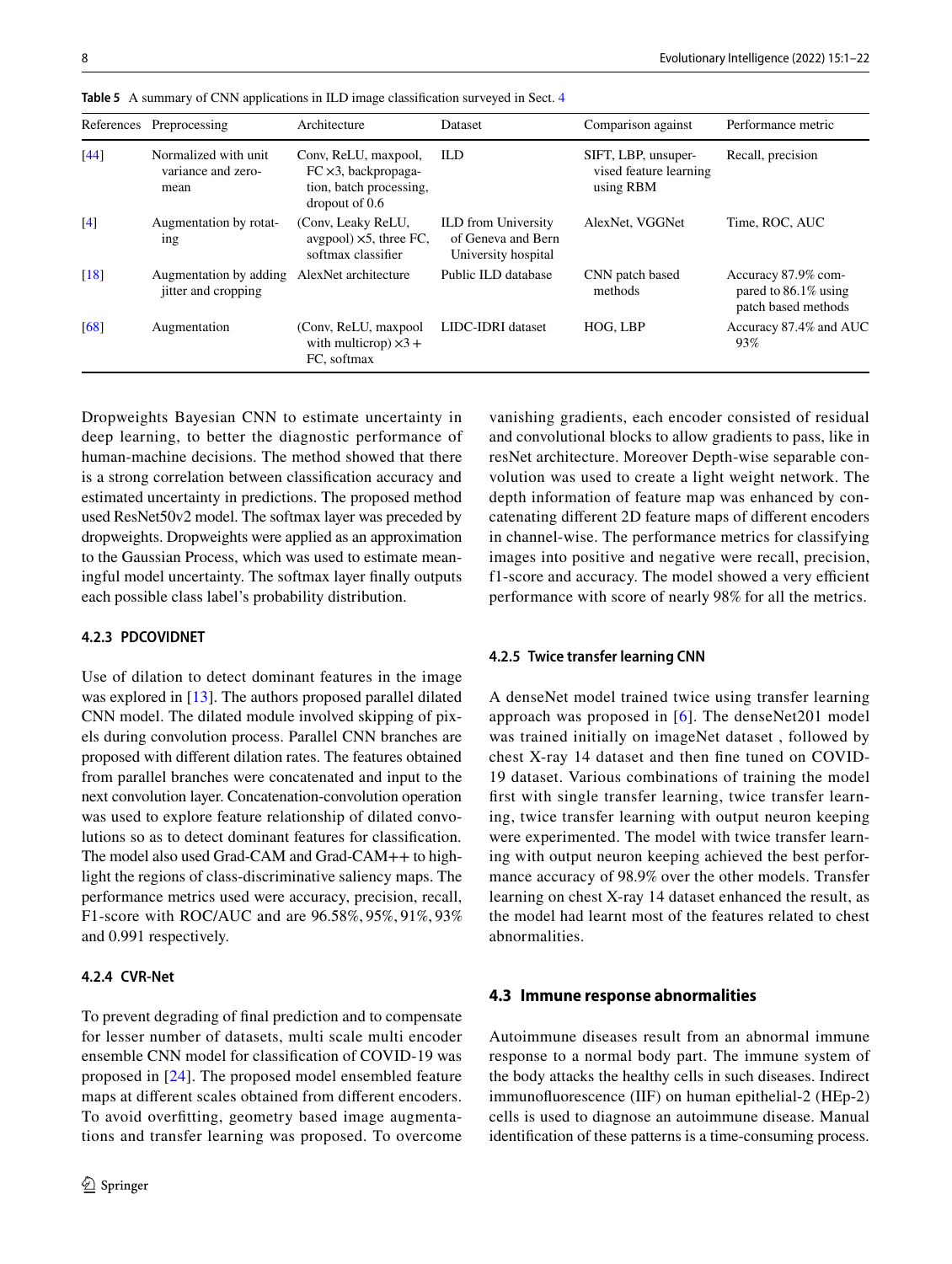## **4.3.1 CUDA ConvNet CNN**

Preprocessing using histogram equalization and zero-mean with unit variance increases classifcation accuracy by an additional 10% with augmentation was proposed in [\[7](#page-19-28)]. The experiments also demonstrate that pretraining, followed by fne tuning boosts performance. It achieved an average classifcation accuracy of 80.3% which was greater than the previous best of 75.6%. The authors used Cafe library [\[33](#page-19-22)] and CUDA ConvNet model architecture to extract CNN-based features for classifcation of HEp-2 cells.

### **4.3.2 Six‑layer CNN**

Preprocessing and augmentation enhanced the mean classifcation accuracy of HEp-2 cell images and was shown in [\[21](#page-19-29)]. The framework consisted of three stages of image preprocessing, network training and feature extraction with classifcation. Mean classifcation accuracy of 96.7% on ICPR-2012 dataset was obtained. The CNN approaches for HEp-2 cell classifcation are summarized in Table [6.](#page-8-0)

### **4.4 Breast tumors**

Breast cancer is the most common cancer that affects women across the world. It can be detected by the analysis of mammographs. Two radiologists independently reading the same mammogram has been advocated to overcome any misjudgement.

#### **4.4.1 Stopping monitoring CNN**

Stopping monitoring to reduce the computation time is proposed in [[52](#page-20-4)]. Stopping monitoring was performed using AUC on validation set. The model extracted region of interest (ROI) by cropping. The images were augmented to increase the number of samples and also to prevent overftting. The CNN model proposed was for classifcation of breast tumors. The result was compared against the stateof-the-art image descriptors HOG and HOG divergence. The proposed method resulted in AUC of 82.2% compared to 78.7% for other methods.

## **4.4.2 Ensemble CNN**

Fine tuning enhanced the performance in the case of limited dataset was proposed in [[34](#page-19-0)]. The proposed model was similar to AlexNet and was pretrained on imagenet, followed by fne tuning on breast images due to shortage of breast images. The middle and high level features were extracted from diferent layers of the network and fed into SVM classifers for training. The model classifed the breast masses into malignant and benign. Due to extraction of efficient features by deep network, simple classifier also resulted in accuracy of 96.7%. The proposed method was compared against bag-of-words, HOG and SIFT and it outperformed all of them.

#### **4.4.3 Semi‑supervised CNN**

CNN can also be used in scenarios involving sparse labeled data and abundant unlabeled data. To overcome the sparse labeled data problem, a new graph based semi supervised learning techniques for breast cancer diagnosis was proposed in [[73](#page-20-17)]. For removal of redundancies and feature correlations, dimensionality reduction was employed. The method used four modules, feature extraction to extract 21 features from breast masses, data weighing to minimize the infuence of noisy data and division of co-training data labeling followed by the CNN. It involved sub patches extraction of ROIs which were input to three pairs of conv layers, maxpooling and FC layer. Three models CNN, SVM and ANN are compared. The AUC for CNN for mixture of labeled and unlabeled data was 88% compared to 85% of SVM and 84% of ANN and accuracy for CNN with mixed data was 82% compared to 80% for SVM and 80% for ANN. The CNN approaches for breast tumor classifcation are summarized in Table [7.](#page-9-0)

<span id="page-8-0"></span>**Table 6** A summary of CNN applications in HEp-2 cell classifcation surveyed in Sect. [4](#page-5-0)

|                   | References Preprocessing                                                                | Architecture                                                                                                                                          | Dataset          | Comparison against                                 | Perfromance metric                       |
|-------------------|-----------------------------------------------------------------------------------------|-------------------------------------------------------------------------------------------------------------------------------------------------------|------------------|----------------------------------------------------|------------------------------------------|
| $\lceil 7 \rceil$ | Augmented by affine transform<br>and intensity variations,<br>green channel images used | Conv, maxpool, ReLU, conv,<br>avgpool, ReLU, conv,<br>avgpool, FC with dropout,<br>weight decay, softmax with<br>multinomial logistic regres-<br>sion |                  | ICPR 2014 ICPR 2012 benchmark and<br>winners model | Average classifica-<br>tion accuracy 81% |
| [21]              | Normalized using zero mean<br>and unit variance, and<br>rotated                         | (Conv, tanh, maxpool) $\times$ 3,<br>$FC \times 2$ , softmax regression,<br>outputs six classes                                                       | <b>ICPR 2014</b> | ICPR 2012 classification<br>contestants            | Accuracy 96.17%                          |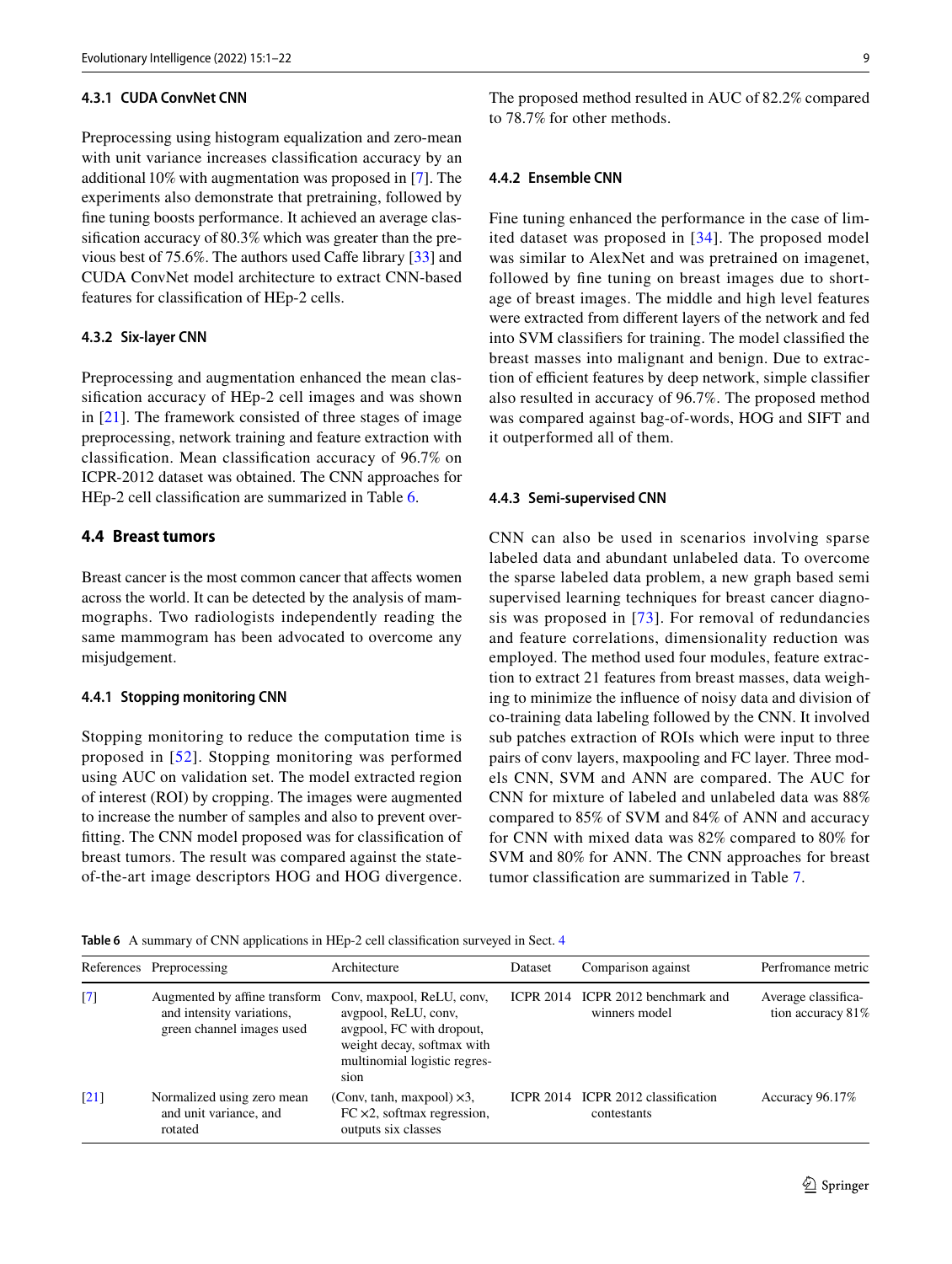|                               | References Preprocessing                                                                                          | Architecture                                                                                        | Comparison against                                                                                                            | Performance metric                                        |
|-------------------------------|-------------------------------------------------------------------------------------------------------------------|-----------------------------------------------------------------------------------------------------|-------------------------------------------------------------------------------------------------------------------------------|-----------------------------------------------------------|
| $\left[34\right]$             | Normalized by subtracting<br>mean, dividing by standard<br>deviation, augmented by<br>flipping                    | (Conv, ReLU, maxpool) $\times$ 5,<br>$(FC + ReLU) \times 2 + FC$ , sto-<br>chastic gradient descent | BOW, HOG, SIFT, VGGNet                                                                                                        | ROC and accuracy 96.7%                                    |
| $\left\lceil 52 \right\rceil$ | Crop, augmentation by flipping<br>and rotating, global contrast<br>normalization, local contrast<br>normalization | (Conv, ReLU, maxpool) $\times$ 2 +<br>FC                                                            | HOG, HGD                                                                                                                      | AUC 82.2%                                                 |
| $\left\lceil 73 \right\rceil$ | Feature extraction, data weigh-<br>ing, data labeling                                                             | (Conv, maxpool) $\times$ 3, FC                                                                      | beled data and mixed data                                                                                                     | SVM, ANN, labeled data, unla- Accuracy 82.43%, AUC 88.18% |
| $\lceil 78 \rceil$            | Image oversegmented into<br>atomic regions using super-<br>pixel based scheme                                     | (Conv, maxpool) $\times$ 2, FC $\times$ 2,<br>softmax classifier                                    | Linder, Bianconi,<br>$DCNN-Neut + SVM$ ,<br>$DCNN-Neut + SMC$ ,<br>$DCNN- = SVM$ ,<br>DCNN-SLIC-SVM, DCNN-<br><b>SLIC-SMC</b> | ROC, AUC, accuracy                                        |

<span id="page-9-0"></span>**Table 7** A summary of CNN applications in breast medical image classifcation surveyed in Sect. [4](#page-5-0)

## **4.5 Heart diseases**

Electrocardiogram (ECG) is used for the assessment of the electrical activity of the heart to detect anomalies in the heart.

#### **4.5.1 One‑dimensional CNN**

ECG classifcation using CNN model demonstrates superior performance with classifcation accuracy of 95% was proposed in [[40\]](#page-19-10). The model comprised of one-dimensional CNN with three conv layers and two FC layers that fused feature extraction and classifcation into a single learning body. Once the dedicated CNN was trained for a particular patient, it could be solely used to classify ECG records in a fast and accurate manner.

## **4.5.2 Fused CNN**

Classification of echocardiography videos require both spatial and temporal data. Fused CNN architecture using both spatial and temporal data was proposed in [\[20](#page-19-30)]. It used a two-path CNN, one along the spatial direction and the other along temporal direction. Each individual CNN path executed individually and was fused only after obtaining the fnal classifcation scores. The spatial CNN learnt the spatial information automatically from the original normalised echo video images. Temporal CNN learnt from acceleration images along the time direction of the echo videos. The outputs of both CNNs were fused and applied to softmax classifer for the fnal classifcation. The proposed model achieved an average accuracy of 92% compared to 89.5% for single path CNN, 87.9% for three-dimensional KAZE, 73.8% for three-dimensional SIFT. The long time required for initial training was the disadvantage of this approach. The CNN approaches to heart classifcation are summarized in Table [8.](#page-10-0)

## **4.6 Eye diseases**

#### **4.6.1 Gaussian initialized CNN**

Initial training time can be reduced by Gaussian initialization, and overftting can be avoided by weighted class weights. This was proposed for classifying diabetic retinopathy (DR) in fundus imagery in [[57](#page-20-18)]. The performance was compared with SVM and other methods that required feature extraction prior to classifcation. The method achieved 95% specificity but less sensitivity of 30%. The trained CNN did a quick diagnosis and gave an immediate response to the patient during screening.

#### **4.6.2 Hyper parameter tuning inception‑v4**

Automated hyper parameter tuning inception-v4 (HPTIv4) model for DR in color fundus images classifcation and detection is proposed in [[67\]](#page-20-19). The images are preprocessed using CLAHE to enhance contrast level, segmented using histogram based segmentation model. Hyper parameter tuning is done using Bayesian optimization method, as Bayesian model has the ability to analyze the previous validation outcome, to create a probabilistic model. Classifcation is done using HPTI-v4 model followed by multi layer perceptron. The classifcation is applied on MESSIDOR DR dataset. The CNN model performance was extraordinary with the accuracy, sensitivity, and specifcity of 99.49%, 98.83%, and 99.68% respectively.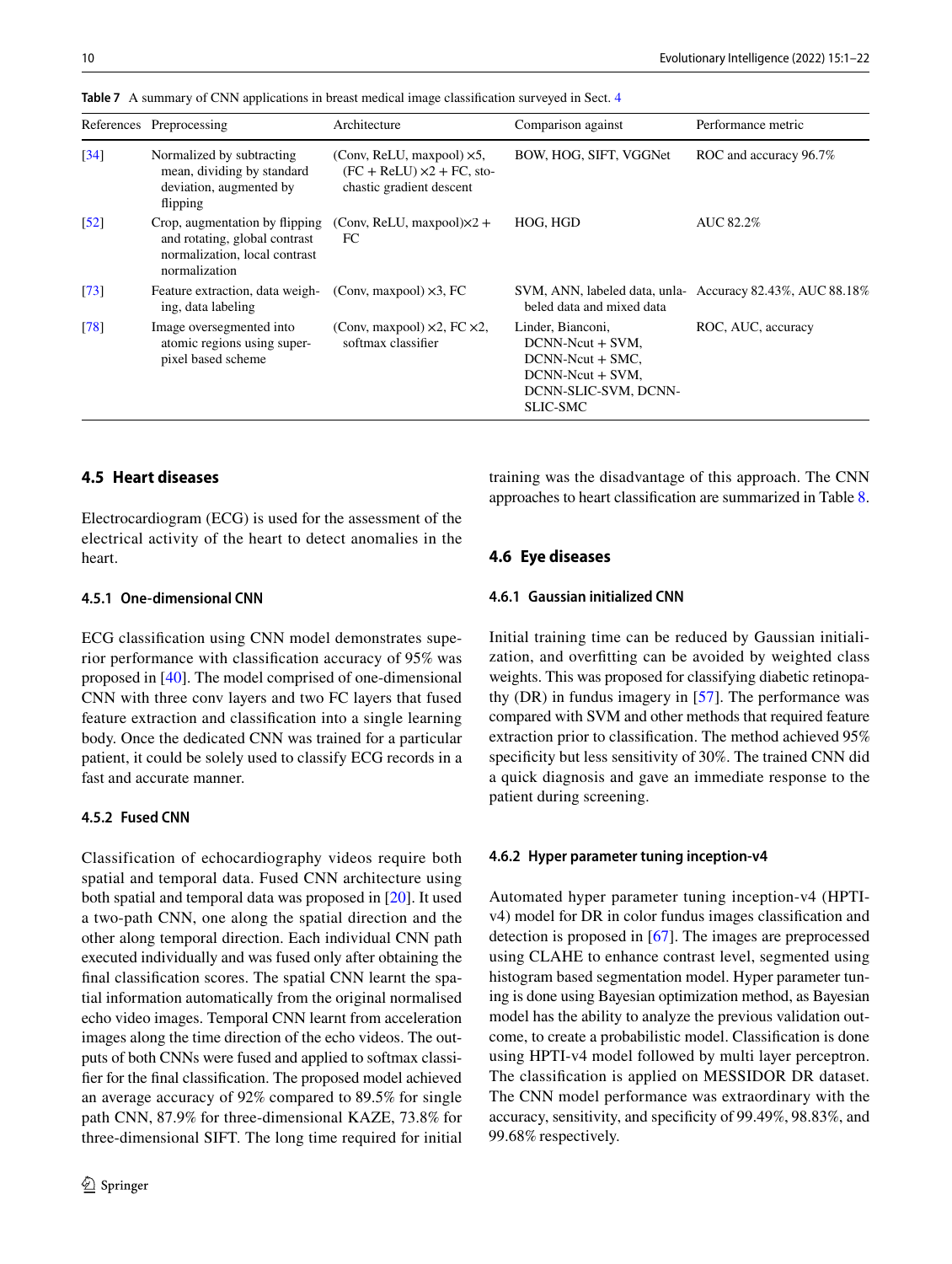|        | References Preprocessing                                                                   | Architecture                                                                                                                                                   | <b>Dataset</b>                                                                                | Comparison against                         | Performance metric |
|--------|--------------------------------------------------------------------------------------------|----------------------------------------------------------------------------------------------------------------------------------------------------------------|-----------------------------------------------------------------------------------------------|--------------------------------------------|--------------------|
| $[40]$ | ECG signals filtered using<br>bandpass filter at 0.1-100<br>Hz and digitized at 360<br>Hz. | One-dimensional CNN<br>with conv $\times$ 3, FC $\times$ 2                                                                                                     | MIT/BIH arrhythmia<br>database                                                                | Other existing methods Accuracy, sensitiv- | ity, specificity   |
| [20]   | Image resized to<br>$175 \times 200 \times 26$                                             | Two path CNN of seven<br>layers (conv, ReLU,<br>$maxpool) \times 2$ , (conv,<br>$ReLU$ ) $\times$ 2, (conv, ReLU,<br>maxpool), (conv, drop-<br>out) $\times 2$ | Tsinghua University<br>Hospital, Beijing and<br><b>Fuzhou University Hos-</b><br>pital, China | SIFT, KAZE                                 | Accuracy $92.1\%$  |

<span id="page-10-0"></span>**Table 8** A summary of CNN applications in heart classifcation surveyed in Sect. [4](#page-5-0)

## **4.7 Colon cancer**

#### **4.7.1 Ensemble CNN**

Usage of small patches increased the amount of training data and localized the analysis to small nuclei in images. This enhanced the performance of detecting and classifying nuclei in H&E stained histopathology images of colorectal adenocarcinoma. This was proposed in [[71](#page-20-6)]. The model also demonstrated locality sensitive deep learning approach with neighboring ensemble predictor (NEP) in conjunction with a standard softmax CNN and eliminated need of segmentation. The model used dropout to avoid overfitting. The model obtained an AUC of 91.7% and F-score of 78.4%

The CNN approaches for colon cancer classification are summarized in Table [9](#page-10-1).

#### **4.8 Brain disorders**

Alzheimer's disease causes the destruction of brain cells leading to memory loss. Classification of Alzheimer's disease (AD) has been challenging since it involves selection of discriminative features.

#### **4.8.1 Fused CNN**

Fusion of two-dimensional CNN and three-dimensional CNN achieves better accuracy was demonstrated in [[19](#page-19-31)]. Information along Z direction acts very crucial for analysis of brain images and three-dimensional CNN was used to retain this information. Since the thickness of brain CT images is thicker than MRI images, geometric normalization of CT images were performed. Output of the last conv layer of two-dimensional CNN was fused with three-dimensional convoluted data to get three classes (Alzheimer's, lesions, and healthy data). It was compared with two hand-crafted approaches SIFT and KAZE for accuracy and achieved better accuracy of 86.7%, 78.9% and 95.6% for AD, lesion and normal class, respectively.

#### **4.8.2 Input cascaded CNN**

Lack of training data can be overcome by extensive augmentation and fne tuning was proposed in [[62\]](#page-20-21). Multi-grade brain tumor classifcation was performed by segmenting the tumor regions from an MR image using input cascaded CNN, extensive augmentation and then fne-tuned using data augmented. The performance was compared against state-ofart methods. It resulted in an accuracy of 94.58%, sensitivity of 88.41% and specifcity of 96.58%.

<span id="page-10-1"></span>**Table 9** A summary of CNN applications in colon medical image classifcation surveyed in Sect. [4](#page-5-0)

|                    | References Preprocessing                                                                                    | Architecture                                               | Comparison against                             | Performance metric        |
|--------------------|-------------------------------------------------------------------------------------------------------------|------------------------------------------------------------|------------------------------------------------|---------------------------|
| $\lceil 71 \rceil$ | Augmented using small patches NEP with standard softmax                                                     | CNN, ReLU, dropout                                         |                                                | AUC 91.7%, F-score 78.4%. |
| $\sqrt{78}$        | Image subdivided into $80 \times 80$<br>using sliding window, and<br>border padding to prevent<br>artifacts | (Conv, maxpool) $\times$ 2, FC $\times$ 2,<br>softmax      | Linder, Bianconi, DCNN-SW-<br>SVM, DCNN-SW-SMC | ROC, AUC, accuracy        |
| [61]               | Normalized by subtracting<br>mean, dividing by standard<br>deviation, augmented by<br>flipping              | (Conv, pool) $\times$ 2, conv, FC with<br>dropout, softmax | BFD, SSF, DT-CTW, MB-LBP,<br><b>SIFT</b>       | Accuracy 90.96%           |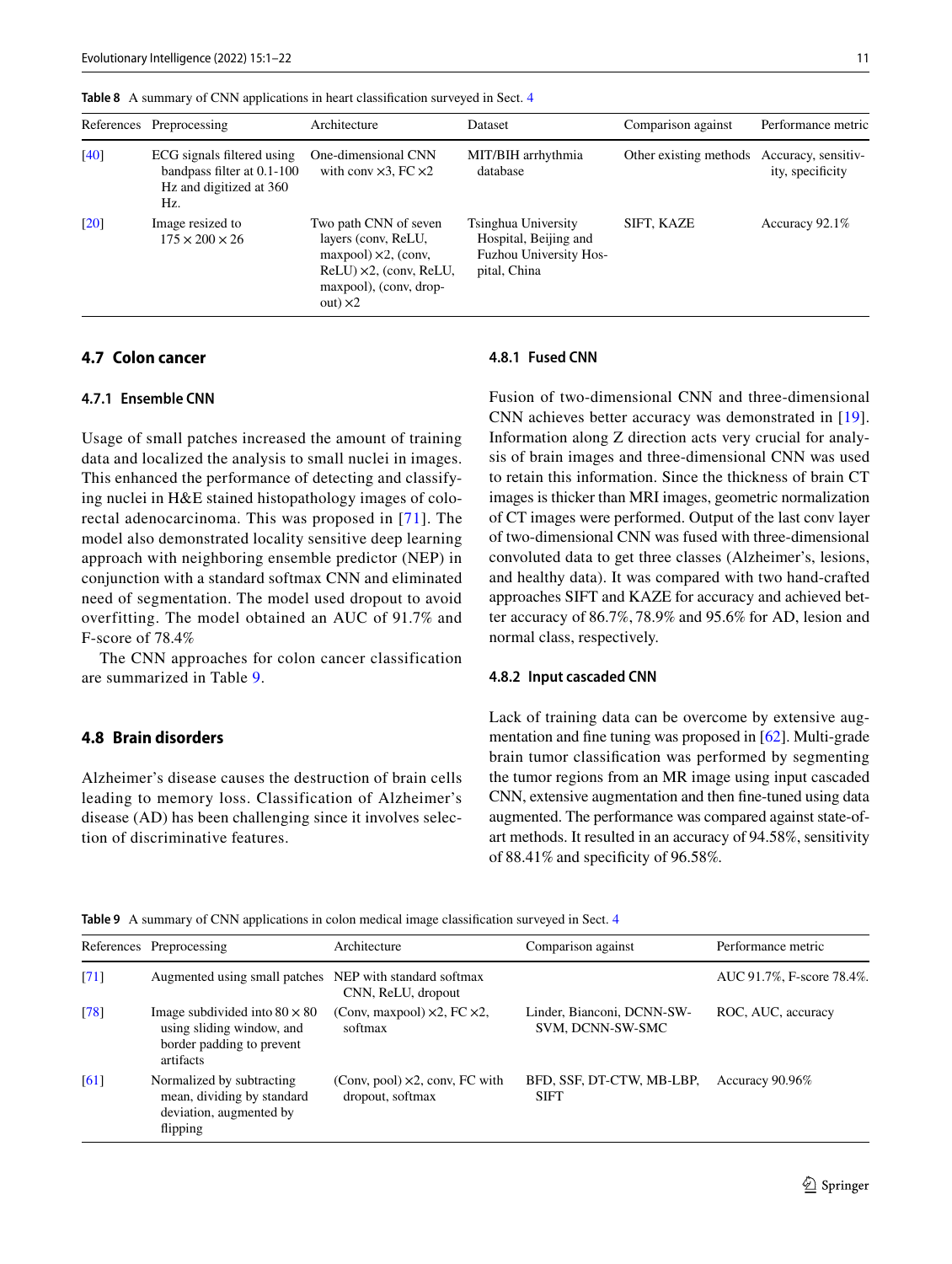## <span id="page-11-1"></span>**5 CNN applications in medical image segmentation**

CNNs have been applied to implement efficient segmentation of images of brain tumors, hearts, breasts, retina, fetal abdomen, stromal and epithelial tissues.

## **5.1 Brain tumors**

MRI is used to obtain detailed images of the brain to diagnose tumors. Automatic segmentation of a brain tumor is very challenging because it involves the extraction of high level features.

#### **5.1.1 Small kernel CNN**

Patch-wise training and use of small filter sizes  $(3 \times 3)$ was proposed for segmentation of gliomas in [[54](#page-20-23)]. This provided an advantage of deep architecture, while retaining the same receptive fields. Two separate models were trained for high and low gliomas. High glioma model consisted of eight conv layers and three dense layers. Low glioma model contained four conv layers and three dense layers. Maxpooling was used along with dropout for dense layers. It ranked fourth in the BRATS-2015 challenge. Data augmentation was achieved by rotation which enhanced the performance of segmentation of gliomas.

#### **5.1.2 Fully blown CNN**

Fully blown MRI two-dimensional images enhances performance of segmentation of sub-cortical human brain structure. This was shown in [\[66](#page-20-24)]. The proposed model applied Markov random feld on CNN output to impose volumetric homogeneity to the fnal results. It outperformed several state-of-the-art methods.

## **5.1.3 Multipath CNN**

Two pathways, one for convolution and the other for deconvolution, enhances segmentation output was shown in [\[8](#page-19-32)]. The model was used for automatic MS lesions segmentation. The model had convolutional pathway consisting of alternating conv, pool layers, and a deconvolutional pathway consisting of alternate deconv layer and unpooling layer. The pretraining was performed by convolutional RBMs (convRBM). Both pretraining and fne training were performed on a highly optimized GPU-accelerated implementation of three-dimensional convRBMs and convolutional encoder networks (CEN). It was compared with fve publicly available methods and established as comparison reference points. The model performance was evaluated using evaluation metrics DSC, TPR and FPR. TPR and FPR achieved were comparatively better than the previous models developed. However, it achieved lesser DSC in comparison to other methods.

## **5.1.4 Cascaded CNN**

In case of imbalanced label distributions, two phase training could be used. Global contextual features and local detailed features can be learned simultaneously by two-pathway

<span id="page-11-0"></span>**Table 10** A summary of CNN applications in medical image classifcation surveyed in Sect. [4](#page-5-0)

| References                    | Organ            | Preprocessing                                               | Architecture                                                                            | Dataset                                                                            | Performance metric                                                    |
|-------------------------------|------------------|-------------------------------------------------------------|-----------------------------------------------------------------------------------------|------------------------------------------------------------------------------------|-----------------------------------------------------------------------|
| [19]                          | <b>Brain</b>     | Geometric normalization<br>of CT images                     | Conv $\times$ 5, (conv + drop-<br>out) $\times 3$ , fusion with<br>3-D convoluted data  | 3-D datasets from 282<br>subjects (51 with AD,<br>118 with lesions, 117<br>normal) | Accuracy 86.7%, 78.9% and<br>95.6% for AD, lesion and<br>normal class |
| $\lceil 63 \rceil$            | <b>Brain</b>     | Motion correction.<br>skull stripping, spatial<br>smoothing | LeNet                                                                                   | <b>ADNI</b> dataset                                                                | Accuracy 96.86%                                                       |
| 62                            | <b>Brain</b>     | Data augmentation                                           | Input cascaded CNN for<br>segmentation, VGG-19<br>with transfer learning                | Radiopedia and brain<br>tumor                                                      | Accuracy 94.58%, sensitiv-<br>ity 88.41%, specificity<br>96.58%       |
| $\left\lceil 57 \right\rceil$ | Eye, retinopathy | Color normalization,<br>image size reduced to<br>512        | Conv $\times$ 10, FC $\times$ 3 with<br>softmax classifier                              | Kaggle                                                                             | Specificity 95% but less<br>sensitivity 30%                           |
| $\sqrt{82}$                   | Digestive organs |                                                             | (Conv, maxpool) $\times$ 3, FC<br>$\times$ 2, mini batch stochastic<br>gradient descent | Real clinical data of wire-<br>less capsule endoscopy<br>images                    | Accuracy 95%                                                          |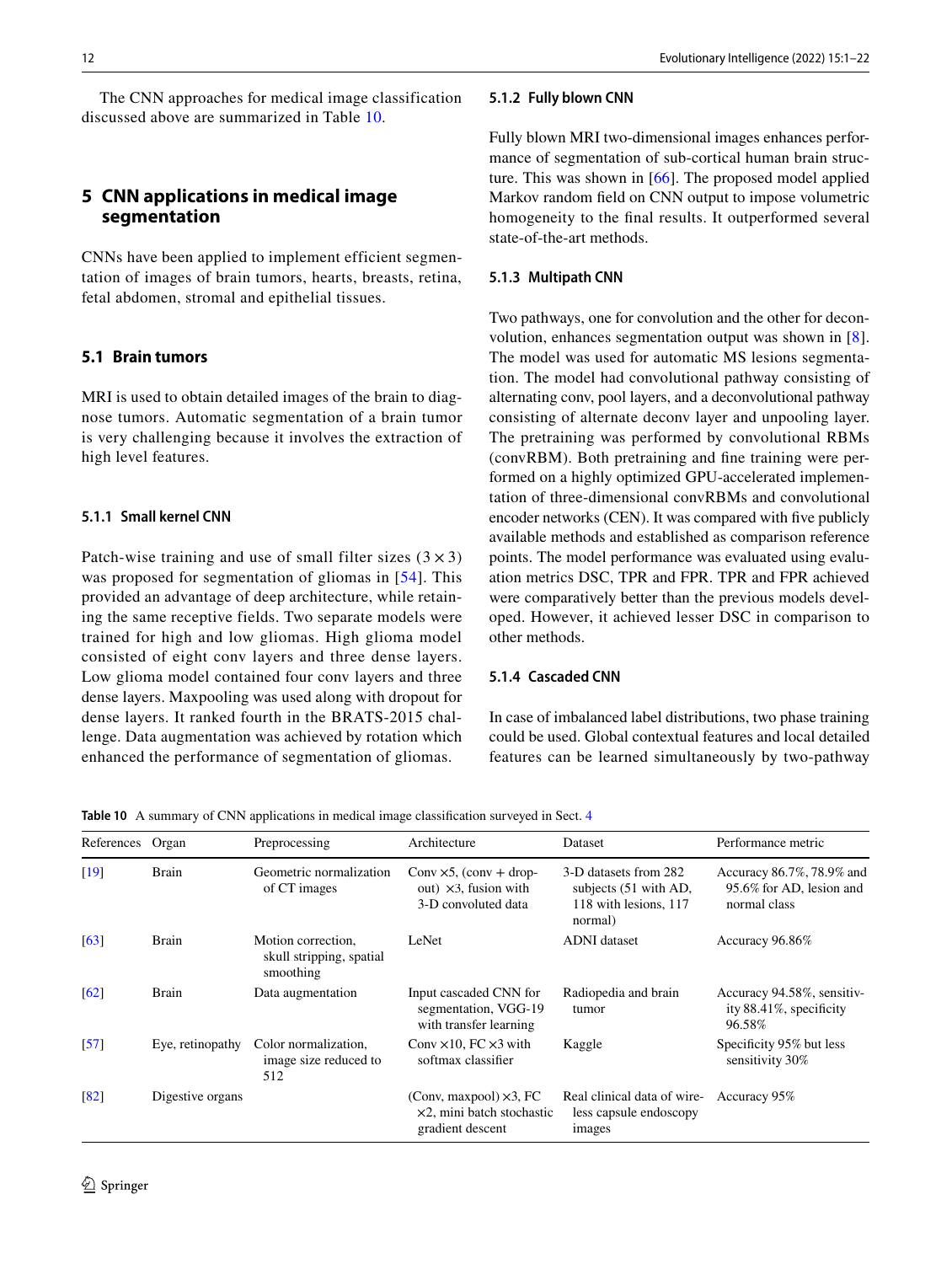architecture for brain segmentation and was proposed in [\[25](#page-19-33)]. The advantage of two-pathway was, it could recognize fne details of the tumor at a local scale and correct labels at a global scale to yield a better segmentation. Slice-byslice segmentation from the axial view due to less resolution in the third dimension was performed. The cascaded CNN achieved better rank than two-pathway CNN and was ranked second at the MICCAI BRATS-2013 challenge. The evaluation metrics used were DSC, specifcity and sensitivity and the obtained values were 79%, 81% and 79%. The time taken for segmentation was between 25 s and 3 min.

### **5.1.5 Multiscale CNN**

In case of brain tumor segmentation, a multiscale CNN architecture for extracting both local and global features at diferent scales was proposed in [[80\]](#page-20-26). The model performed better due to diferent features extracted at various resolution. The computation time was reduced by exploiting a two-dimensional CNN instead of a three-dimensional CNN. Three patch sizes  $48 \times 48$ ,  $28 \times 28$  and  $12 \times 12$  were input to three CNNs for feature extraction. All the features extracted were input to the FC layer. Evaluation of the model was by DSC and accuracy. The model performance was almost as stable as the best method with an accuracy of nearly 90%.

#### **5.1.6 Multipath and multiscale CNN**

Twopath and multiscale architecture were also explored for brain lesion segmentation by [\[37](#page-19-34)]. The model exploited smaller kernels to get local neighbour information and employed parallel convolutional pathways for multiscale processing. It achieved highest accuracy when applied on patients with severe traumatic brain injuries. It could also segment small and difused pathologies. Three-dimensional CNN produced accurate segmentation borders. FC threedimensional CRF imposed regularization constraints on CNN output and produced fnal hard segmentation labels. Also, due to its generic nature, it cold be applied to different lesion segmentation tasks with slight modifcations. It was ranked frst in the stroke lesions ISLES-SISS-2015 challenge.

Advantages of multipath and multiscale CNN was exploited for automatic segmentation of analytical brain images in [\[49\]](#page-20-27). The bigger kernel was used for spatial information. A separate network branch was used for each patch size, and only the output layer was shared. Mini batch learning and RMSprop were used to train the network with ReLU and cross entropy as the cost function. Automatic segmentation was evaluated using the DSC and mean surface distance between manual and automatic segmentation. It achieved accurate segmentation in terms of DSC for all tissue classes. The CNN approaches for brain segmentation discussed above are summarized in Table [11.](#page-13-0)

## **5.2 Breast cancer**

Breast cancers can be predicted by automatically segmenting breast density and by characterizing mammographic textural patterns.

## **5.2.1 FCNN**

Redundant computations in conv and max pool layers can be avoided by using ROI segmentation in a fast scanning deep CNN (FCNN). The above technique was applied for segmentation of histopathological breast cancer images and was proposed in [[72](#page-20-28)]. The proposed work was compared against three texture classifcation methods namely raw pixel patch with large scale SVM, local binary pattern feature with large scale SVM and texton histogram with logistic booting. The evaluation metrics used were accuracy, efficiency and scalability. Ihe proposed method was robust to intra-class variance. It achieved an F-score of 85%, whereas the other methods delivered the maximum F-score of 75%. It took only 2.3 s to segment image of resolution of  $1000 \times 1000$ .

#### **5.2.2 Probability map CNN**

Probability maps were explored for iterative region merging for shape initialization along with compact nucleus shape repository with selection-based dictionary learning algorithm in [[77](#page-20-29)]. The model resulted in better automatic nucleus segmentation using CNN. The framework was tested on three types of histopathology images namely, brain tumor, pancreatic neuro endocrine tumor and breast cancer. The parameters for comparison were precision, recall and F-score. It achieved better performance when compared to SVM, RF and DBN, especially for breast cancer images. Pixel-wise segmentation accuracy measured using DSC, HD and MAD resulted in superior performance when compared to other methods.

#### **5.2.3 Patch CNN**

Advantages of patch-based CNN was exploited in [\[78](#page-20-20)]. The method also exploited super pixel method to over segment breast cancer H&E images into atomic images. The result was natural boundaries with errors being subtle and less egregious, whereas sliding window methods resulted in zigzag boundaries. Both patch-based CNN and superpixel techniques were combined for segmenting and classifying the stromal and epithelial regions in histopathological images for detection of breast and colorectal cancer. The proposed model outperformed CNN with SVM. The comparison was done against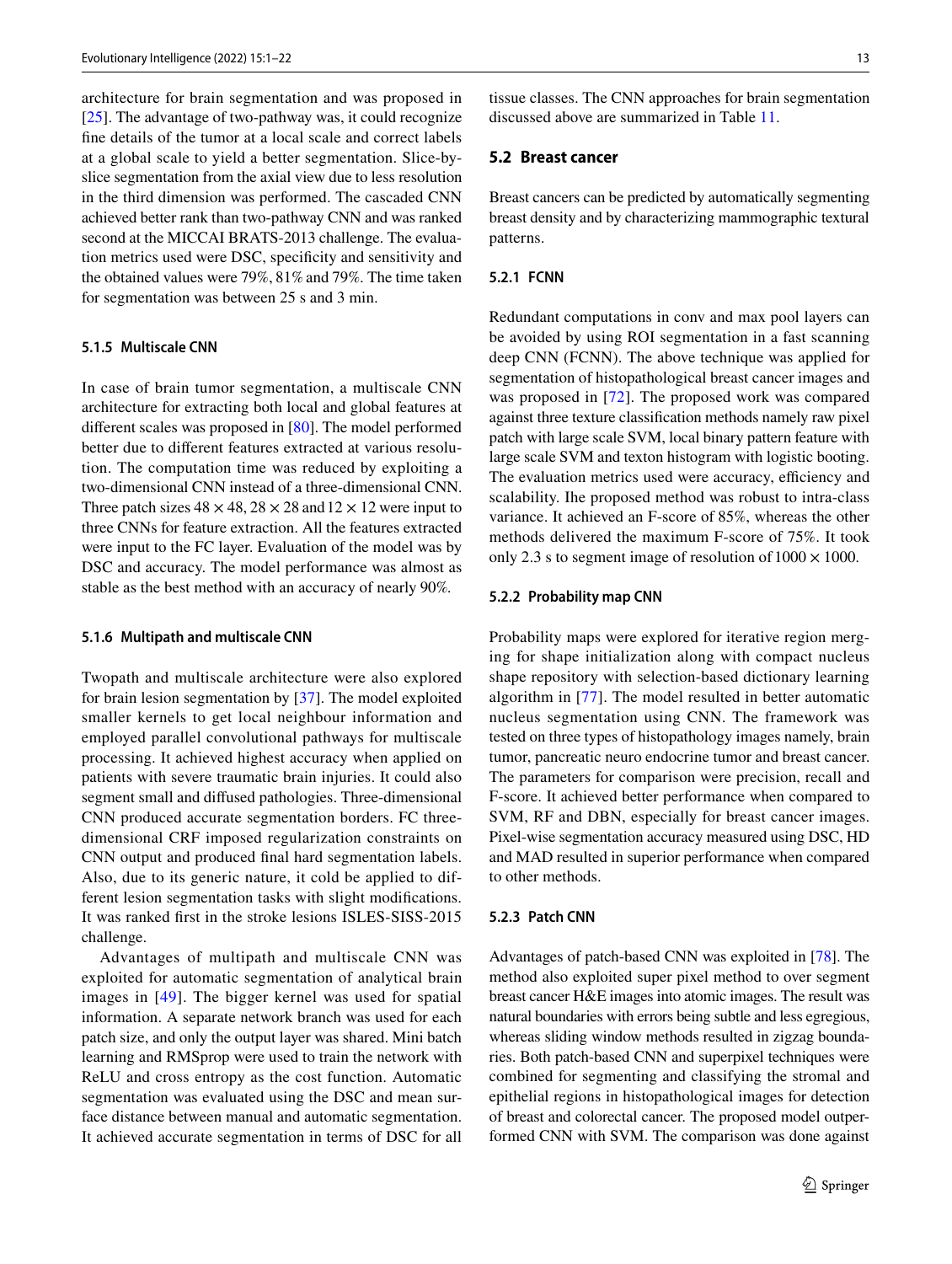|                 | Table 11 A summary of CNN applications in brain medical image segmentation surveyed in Sect. 5 |                                                                                                                                                                                                                                                                                                                         |                                                |
|-----------------|------------------------------------------------------------------------------------------------|-------------------------------------------------------------------------------------------------------------------------------------------------------------------------------------------------------------------------------------------------------------------------------------------------------------------------|------------------------------------------------|
|                 | References Preprocessing                                                                       | Architecture                                                                                                                                                                                                                                                                                                            | Performance metric                             |
| 55              | N4ITK bias field correction, Nyul's intensity normalization                                    | Seven layers with conv and ReLU at 1, 3, 5, 6 and maxpool at 2 Precision 98.3% and accuracy 97%<br>and 4, layer seven was FC with softmax                                                                                                                                                                               |                                                |
| [66]            | Augmented by flipping and translation                                                          | Shallow network, (conv, max pool layers) ×5. First two layer<br>outputs are subsampled, five output classes                                                                                                                                                                                                             | DSC, Haudsroff distance, contour mean distance |
| 25              | Removed 1% higher and 1% lower intensity, normalization                                        | Two path CNN with cascaded architecture with maxout, fol-<br>lowed by maxpool, softmax. optimization using stochastic<br>gradient descent, regularization using L1, L2 and dropout.                                                                                                                                     | DSC 79%, sensitivity 79% and specificity 81%   |
| $\overline{37}$ |                                                                                                | 2 pathway, 11 layers architecture called deep medic, with three- $DSC$ , precision and sensitivity<br>dimensional CNN, FC three-dimensional CRF and smaller<br>kernels                                                                                                                                                  |                                                |
| $\overline{6}$  | <b>SIZES</b>                                                                                   | Classified brain tissue pixels into classes, using different kernel Separate network brand was used for each patch size, and only DSC and mean surface distance between manual<br>to train the network with ReLU and cross entropy as the cost<br>output layer was shared. Mini batch learning and RMSprop<br>function. | and automatic segmentation                     |
|                 |                                                                                                |                                                                                                                                                                                                                                                                                                                         |                                                |

methods using handcrafted features. It achieved 100 % accuracy and Deep CNN-Ncut-SVM had better AUC than other CNN.

## **5.3 Eye diseases**

## **5.3.1 Greedy CNN**

The architecture of conventional CNNs was tweaked by making the flters of the CNN learn sequentially using a greedy approach of boosting instead of backpropagation. Boosting was applied to learn diverse flters to minimize weighted clas sifcation error. The ensembling learning was proposed for the automatic segmentation of optic cup and optic disc from retinal fundus images to detect glaucoma in [[81](#page-20-30)]. The model performed entropy sampling to identify informative points on landmarks such as edges, blood vessels. etc. The weight updates were done considering fnal classifcation error instead of back propagation error. The method operated on patches of image taken around a point. A F-score of 97.3 % was obtained which was comparatively better to normal CNN whose best F-score was 96.7 % .

#### **5.3.2 Multi label inference CNN**

Retinal blood vessel segmentation was dealt as multi-label inference problem and solved using CNN in [\[16\]](#page-19-35). The model extracted green channel from RGB fundus image, as blood vessels manifest high contrast in green channel. The model was upsampled at the sixth layer to increase spatial dimension for structured output. The output of CNN model was mod eled as vector instead of a scalar, due to multiple labels. It achieved precision of 84.98 %, sensitivity of 76.91 %, specifcity of 98.01 %, accuracy of 95.33 % and AUC of 97.44 % .

## **5.4 Lung**

## **5.4.1 U net**

<span id="page-13-0"></span>Lung segmentation and bone shadow exclusion techniques for [ana](#page-19-36)lysis of lung cancer using U-net architecture is proposed in [\[23](#page-19-36)]. The images were preprocessed to eliminate bone shadow and a simple U-net architecture was used to segment the lung ROI. The results obtained were very promising and showed a good speed and precise segmentation. The CNN approaches for medical image segmentation discussed above are summa rized in Table [12](#page-14-0) .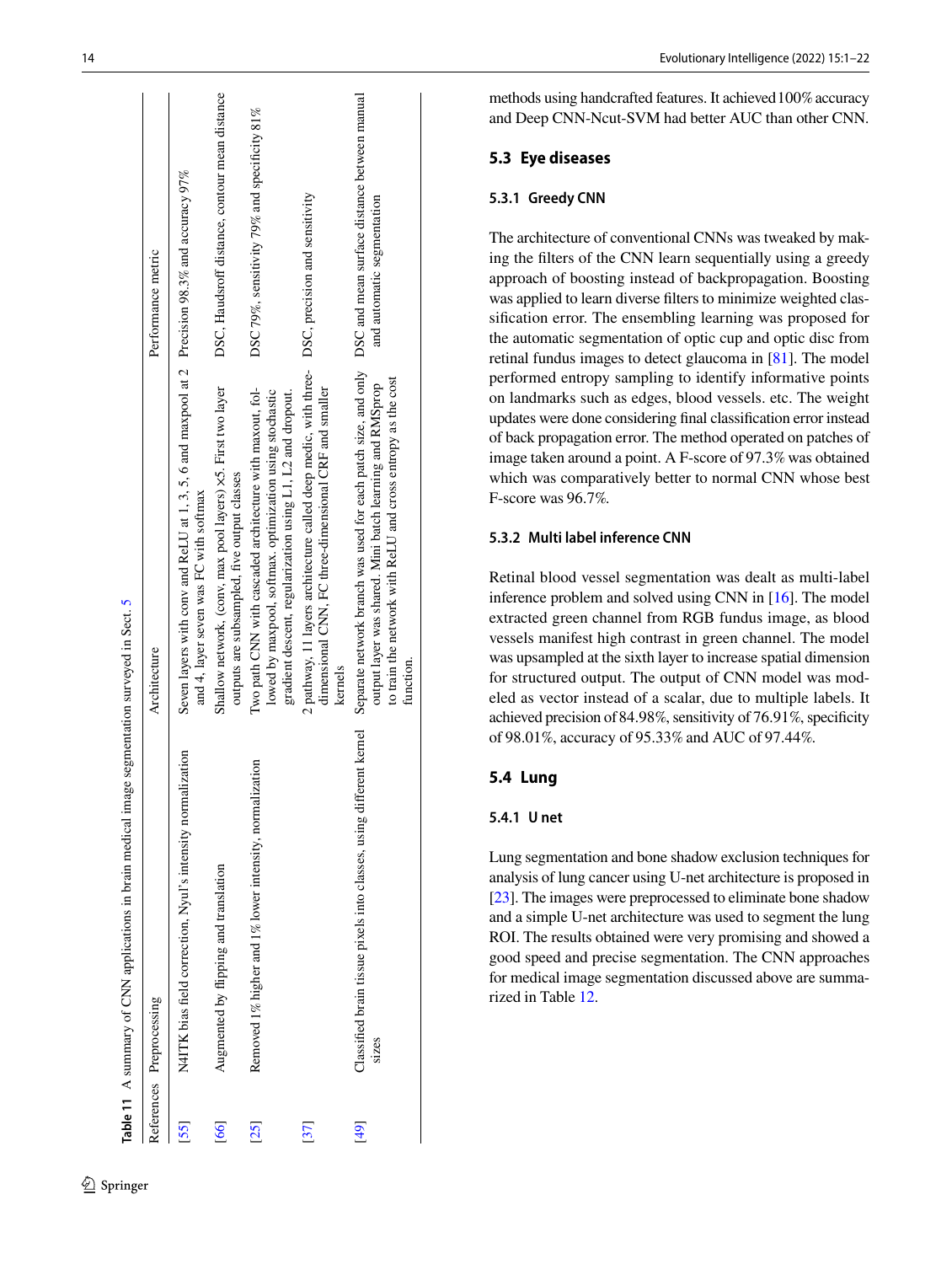| References         | Organ          | <b>Dataset</b>                                   | Comparison against                                                                | Performance metric                                                                           |
|--------------------|----------------|--------------------------------------------------|-----------------------------------------------------------------------------------|----------------------------------------------------------------------------------------------|
| $\lceil 8 \rceil$  | MS lesion      | ISBI 2015 and MICCAI 2008<br>datasets            | Five publicly available methods                                                   | DSC, TPR and FPR. Achieved better<br>TPR and FPR, but less DSC values                        |
| $\lceil 36 \rceil$ | <b>Breast</b>  | Dutch breast cancer screening<br>dataset         | State of the art methods                                                          | <b>AUC</b>                                                                                   |
| $\lceil 72 \rceil$ | <b>Breast</b>  | The Cancer Genome Atlas breast<br>cancer dataset | Three texture classification methods<br>namely RPLSVM, LBPLSVM and<br><b>THLB</b> | Accuracy, efficiency and scalability<br>and F-score of 85%                                   |
| [77]               | <b>Nucleus</b> | Brain tumor, pancreatic NET and<br>breast cancer | SVM, RF and DBN                                                                   | Precision, recall and F-score                                                                |
| $\lceil 83 \rceil$ | Heart          | CCTA scans of 60 patients                        | Manual segmentation                                                               | Sensitivity 95% and specificity 96.6%<br>DSC 85% and mean absolute sur-<br>face distance 85% |
| $\lceil 81 \rceil$ | Eye glaucoma   | DRISHTI-GS, Messidor                             | Manual                                                                            | Precision, recall, F-score                                                                   |

<span id="page-14-0"></span>**Table 12** A summary of CNN applications in medical image segmentation surveyed in Sect. [5](#page-11-1)

## <span id="page-14-1"></span>**6 CNN applications in medical image detection**

## **6.1 Breast tumors**

A Camelyon grand challenge for automatic detection of metastatic breast cancer in digital whole slide images of sentinel lymph node biopsies is organised by the International Symposium of Biomedical Imaging.

#### **6.1.1 GoogLeNet CNN**

The award-winning system with performance very closer to human accuracy was proposed in [[76\]](#page-20-31). The computation time was reduced by frst excluding the white background of digital images using Otsu's algorithm. The method exploited advantages of patch-based classifcation to obtain better results. Also the model trained extensively on misclassifed image patches, to decrease classifcation error. The results of the patches were embedded on heatmap image and heatmaps were used to compute evaluation scores. AUC of 92.5% was obtained, and was the top performer in the challenge. In case of lesion based detection, the system achieved the sensitivity of 70.51%, whereas the second ranking score was 57.61%.

#### **6.2 Eye diseases**

#### **6.2.1 Dynamic CNN**

Random assignment of weights, speeds up the training and improves the performance. This was proposed for hemorrhage detection in fundus eye images in [[75](#page-20-32)]. Also the samples were dynamically selected at every training epoch from a large pool of medical images. Pre-processing was performed using image contrast using gaussian flters. To prevent overftting, the images were augmented. For correct classifcation of hemorrhage, the result was convolved with gaussian flter to smoothen the values. It achieved sensitivity, specificity and ROC of 93%, 91.5% and 98%, whereas non selective sampling obtains sensitivity, specificity and ROC of 93%, 93% and 96.6% for Messidor dataset. AUC was used to monitor overftting during training and when AUC value reached a stable maximum, the CNN training was stopped.

### **6.2.2 Ensemble CNN**

An ensemble performs better than a single CNN and can be used to achieve higher performance. The ensemble model for detection of retinal vessels in fundus images is proposed in [[46\]](#page-20-33). The model was an ensemble of twelve CNNs. Each CNN's output probability was averaged to get the fnal vessel's probability of each pixel. The probability was used to discriminate between vessel pixels from non-vessel ones for detection. The performance measures, accuracy and Kappa score were compared with existing state of the art methods. It stood second in terms of accuracy as well as in kappa score. The model obtained a FROC score of 0.928.

## **6.3 Cell division**

#### **6.3.1 LeNet CNN**

Augmentation and shifting the centroid of the object enhanced the performance, and was proposed in [[69\]](#page-20-34). The model was for automatic detection of mitosis (cell divisions) and quantifcation of mitosis occurring during scratch assay. The positive example training samples was augmented by mirroring and rotating by 45◦ and centering by shifting the centroid of the object to the patch center. A random additional sampling of negative samples was added in the same amount as positive examples. The performance parameters used were sensitivity, specifcity, AUC and F-score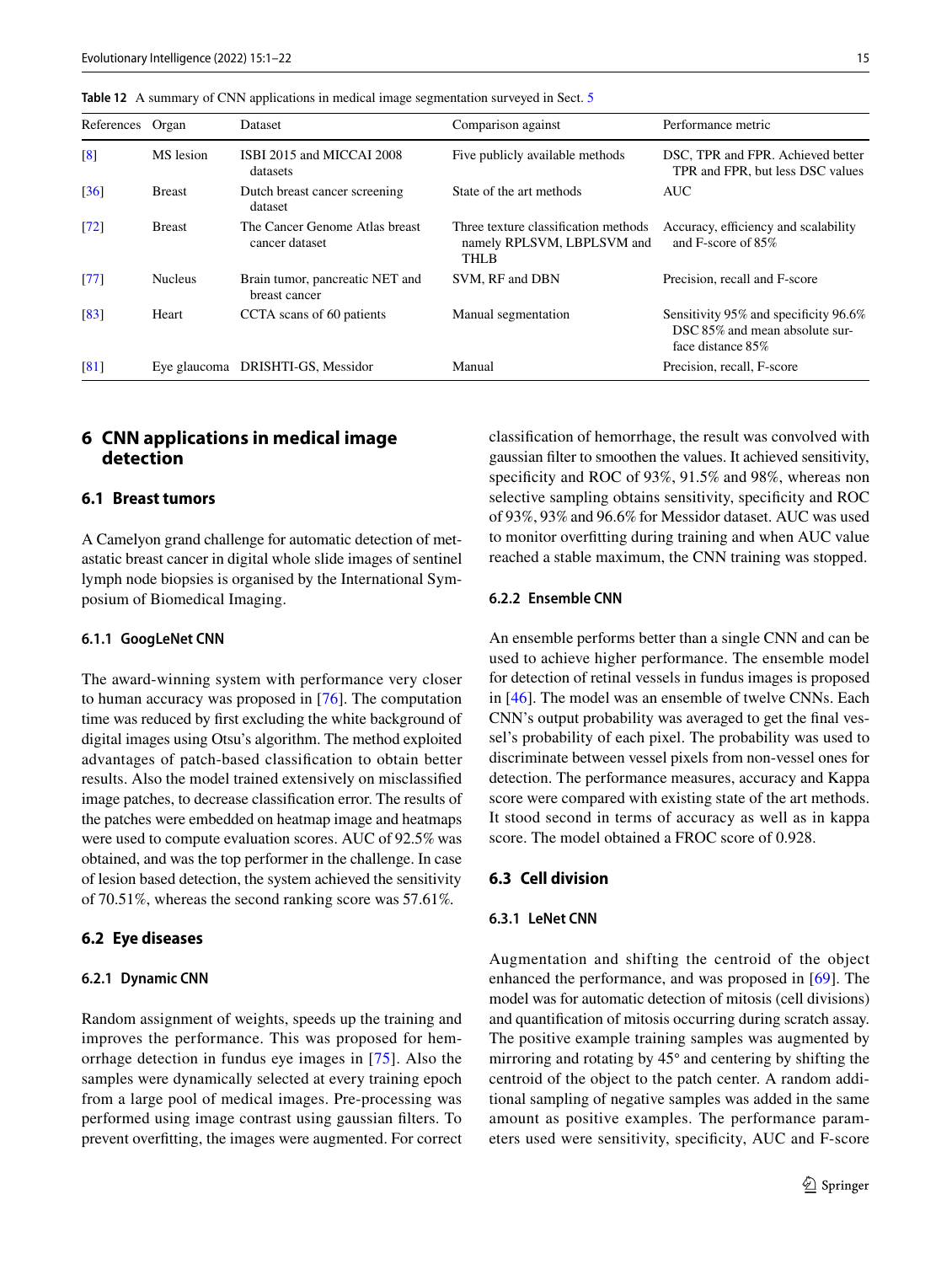and compared with SVM. The results indicated signifcant increase in F-score (for SVM 78%, for CNN 89%). The model concluded that both positive and negative samples are needed for better performance. The CNN applications in medical image detection reviewed in this paper are summarized in Table [13.](#page-15-2)

## <span id="page-15-0"></span>**7 CNN applications in medical image localization**

## **7.1 Breast tumors**

#### **7.1.1 Semi‑supervised deep CNN**

To overcome challenges of sparsely labeled data, a model was proposed in [[73](#page-20-17)]. The unlabeled data was first automatically labeled using labeled data. Newly labeled data and initial labeled data were used to train the deep CNN. The method used semi-supervised deep CNN for breast cancer diagnosis. The performance of CNN was compared with SVM and ANN using diferent numbers of labeled data like 40, 70 and 100. The model produced comparable results even with sparse labeled data with accuracy of 83% and AUC of 88%.

## **7.2 Heart diseases**

#### **7.2.1 Pyramid of scales localization**

Pyramid of scales (PoS) localization leads to better performance, specially in cases, where the size of the organ varies between the patients. The size of the heart is not consistent among human, and hence PoS was proposed for localization of left ventricle (LV) in cardiac MRI images in [[17](#page-19-37)]. The model also exploited patch based training. Evaluation metrics used were accuracy, sensitivity and specifcity and were respectively 98.6%, 83.9% and 99.1%. The limitation of the approach was the computing time of 10 s/image.

#### **7.3 Fetal abnormalities**

#### **7.3.1 Transfer learning CNN**

Transfer learning uses the knowledge of low layers of a base CNN trained on a large cross domain of dataset of images. Transfer learning advantages include saving of training time, and need of less data for training. This reduces overftting and enhances the classifcation performance. Domain transferred deep CNN for fetal abdominal standard plane (FASP) localization in fetal ultrasound scanning was proposed in [\[10](#page-19-38)]. The base CNN was trained on 2014 ImageNet detection dataset. The metrics accuracy, precision, recall and F-score were the highest when compared to R-CNN and RVD. The drawback of the system was that it took more time to locate FASP from one ultra sound video. The CNN methods for image localization previewed in this paper are summarized in Table [14.](#page-16-0)

The papers reviewed for medical image understanding are summarized in Table [15.](#page-16-1)

## <span id="page-15-1"></span>**8 Critical review and conclusion**

CNNs have been successfully applied in the areas of medical image understanding and this section provides a critical review of applications of CNNs in medical image understanding. Firstly, the literature contains a vast number of CNN architectures. It is difficult to select the best architecture for a specifc task due to high diversity in architectures.

<span id="page-15-2"></span>**Table 13** A summary of CNN applications in medical image detection surveyed in Sect. [6](#page-14-1)

| References                    | Organ            | Preprocessing                                                                         | Architecture                                                                                                                                | Performance metric                                                                       |
|-------------------------------|------------------|---------------------------------------------------------------------------------------|---------------------------------------------------------------------------------------------------------------------------------------------|------------------------------------------------------------------------------------------|
| [76]                          | <b>Breast</b>    | Threshold tissue from white<br>background and patch-based clas-<br>sification         | GoogLeNet                                                                                                                                   | AUC for slide based classification<br>92.5%, lesion based detection<br>sensitivity 70.5% |
| $\left[50\right]$             | Skin (melanoma)  | Illumination correction step.<br>removal of noise using gaussian<br>filters           | (Conv, ReLU, maxpool) $\times$ 2, FC,<br>softmax                                                                                            | Sensitivity, specificity, true positive,<br>false positive and accuracy                  |
| $\left\lceil 75 \right\rceil$ | Hemorrhage (eye) | Image contrast using gaussian<br>filters, augment using vertical,<br>horizontal flips | (Conv, ReLU, maxpool) $\times$ 5, FC,<br>softmax                                                                                            | Sensitivity, specificity and ROC                                                         |
| [46]                          | Eye retina       |                                                                                       | Ensemble of twelve CNN having<br>$\left(\text{conv}, \text{ReLU}\right) \times 3$ , $\left(\text{FC}, \text{ dropout}\right)$<br>$\times 2$ | Accuracy, FROC of 0.928                                                                  |
| [69]                          | Cell             | Extraction of grayscale patches,<br>segmentation and binarization                     | LeNet                                                                                                                                       | Sensitivity, specificity, AUC and<br>F-score. F-score (SVM 78%, CNN<br>89%)              |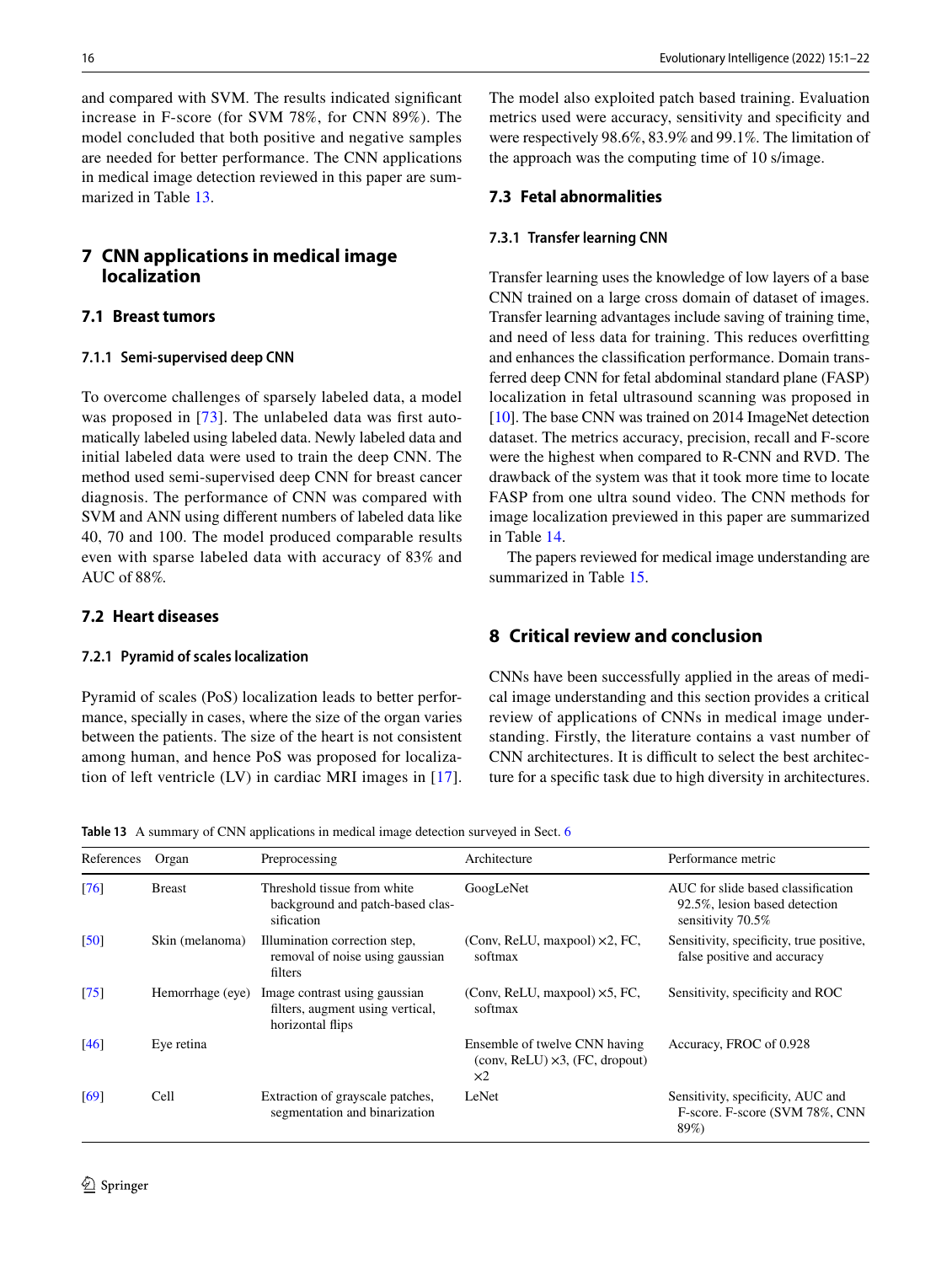F-score

| References Organ   |       | Architecture                                     | Dataset                              |               | Comparison against Performance Metric                      |
|--------------------|-------|--------------------------------------------------|--------------------------------------|---------------|------------------------------------------------------------|
| [17]               | Heart | (Conv, ReLU, maxpool) $\times$ 2,                | Public dataset of York<br>University |               | Accuracy 98.66%, sensitivity<br>83.91%, specificity 99.07% |
| $\lceil 10 \rceil$ |       | Fetal abdominal (Conv, ReLU, maxpool) $\times 2$ | Imagenet 2014, Shenzen               | R-CNN and RVD | Accuracy, precision, recall,                               |

Maternal and Child Healthcare Hospital, China

[[73](#page-20-17)] Breast Semi-supervised deep CNN SVM, ANN Accuracy 83%, AUC 88%

<span id="page-16-0"></span>**Table 14** A summary of CNN applications in medical image localization surveyed in Sect. [7](#page-15-0)

conv ×3, maxpool, FC ×3

<span id="page-16-1"></span>

| <b>Table 15</b> Summary of papers reviewed for CNN applications in med- |  |  |
|-------------------------------------------------------------------------|--|--|
| ical image understanding                                                |  |  |

| Image understanding tasks    | Organs targeted  | References           |  |
|------------------------------|------------------|----------------------|--|
| Medical image classification | Lung             | [4, 18, 44, 68]      |  |
|                              | COVID-19         | [6, 13, 22, 24, 45]  |  |
|                              | $HEp-2$          | [7, 21]              |  |
|                              | <b>Breast</b>    | [34, 52, 73, 78]     |  |
|                              | Heart            | [20, 40]             |  |
|                              | Eye              | $\left[57\right]$    |  |
|                              | Digestive organs | $\sqrt{82}$          |  |
|                              | Brain            | [19, 63]             |  |
|                              | Colon            | [61, 71, 78]         |  |
| Medical image segmentation   | <b>Brain</b>     | [25, 37, 49, 55, 66] |  |
|                              | <b>Breast</b>    | [36, 72]             |  |
|                              | MS lesion        | $\lceil 8 \rceil$    |  |
|                              | <b>Nucleus</b>   | $\left[77\right]$    |  |
|                              | Heart            | [83]                 |  |
|                              | Eye              | [81]                 |  |
| Medical image detection      | <b>Breast</b>    | [5, 76]              |  |
|                              | Melanoma         | $\left[50\right]$    |  |
|                              | Eye              | [46, 75]             |  |
|                              | Cell             | [69]                 |  |
| Medical Image localization   | Heart            | $\lceil 17 \rceil$   |  |
|                              | Fetal Abdomen    | $\lceil 10 \rceil$   |  |

Moreover, the same architecture might result in diferent performance due to inefficient data preprocessing techniques. A prior knowledge of data for applying the correct preprocessing technique is needed. Futhermore, hyper parameters optimization (dropout rate, learning rate, optimizer etc) help in enhancing or declining the performance of a network.

For training, CNNs require exhaustive amounts of data containing the most comprehensive information. Insufficient information or features leads to underftting of the model. However, augmentation could be applied in such scenarios as it results in translation variance and increases the training dataset, thereby enhancing the CNNs efficiency. Furthermore, transfer learning and fne-tuning could also be used to enhance the efficiency in case of sparse availability of data. These enhance the performance since the low level features are nearly the same for most of the images.

Small-sized kernels could be used to enhance the performance by capturing low-level textual information. However, it is at the cost of increased computational complexity during training. Moreover, multiple pathway architecture could be used to enhance performance of CNN. The performance is enhanced due to simultaneous learning of global contextual features and local detailed features, but this in turn, increases the computational burden on the processor and memory.

One of the challenge involved in medical data is the class imbalance problem, where the positive class is generally under-represented and most of the images belong to the normal class. Designing CNNs to work on imbalanced data is a challenging task. However, researchers have tried to overcome this challenge by applying augmentation of the under-represented data. Denser CNNs could also lead to the vanishing gradient problem which could be overcome by using skip connections as in the inceptionNet architecture.

Furthermore, CNNs' signifcant depth and enormous size require huge memory and higher computational resources for training. The deeper CNNs involves millions of training parameters which could lead the model to overft and also inefficient at generalization, especially in the case of limited dataset. This calls for models which are lightweight and which could also extract critical features like the dense models. Lightweight CNNs could be explored further.

Medical image Understanding would be more efficient in the presence of background context or knowledge about the image to be understood. In this context, CNNs would be more efficient if the data consists of not only images, but also patient history. Hence, the next challenging task would be to build models, which take as input both images and patient history to make a decision and this could be the next research trend.

Interpreting CNNs is challenging due to many layers, millions of parameters, and complex, nonlinear data structures. CNN researchers have been concentrating on building accurate models without quantifying uncertainty in the obtained results. The need for successful utilization of the CNN model in medical diagnosis lies in providing confdence and this confdence needs the ability of the model to ascertain its uncertainty or certainty or explain the results obtained. This feld needs further exploration. Although, researchers have proposed heat maps, class activation maps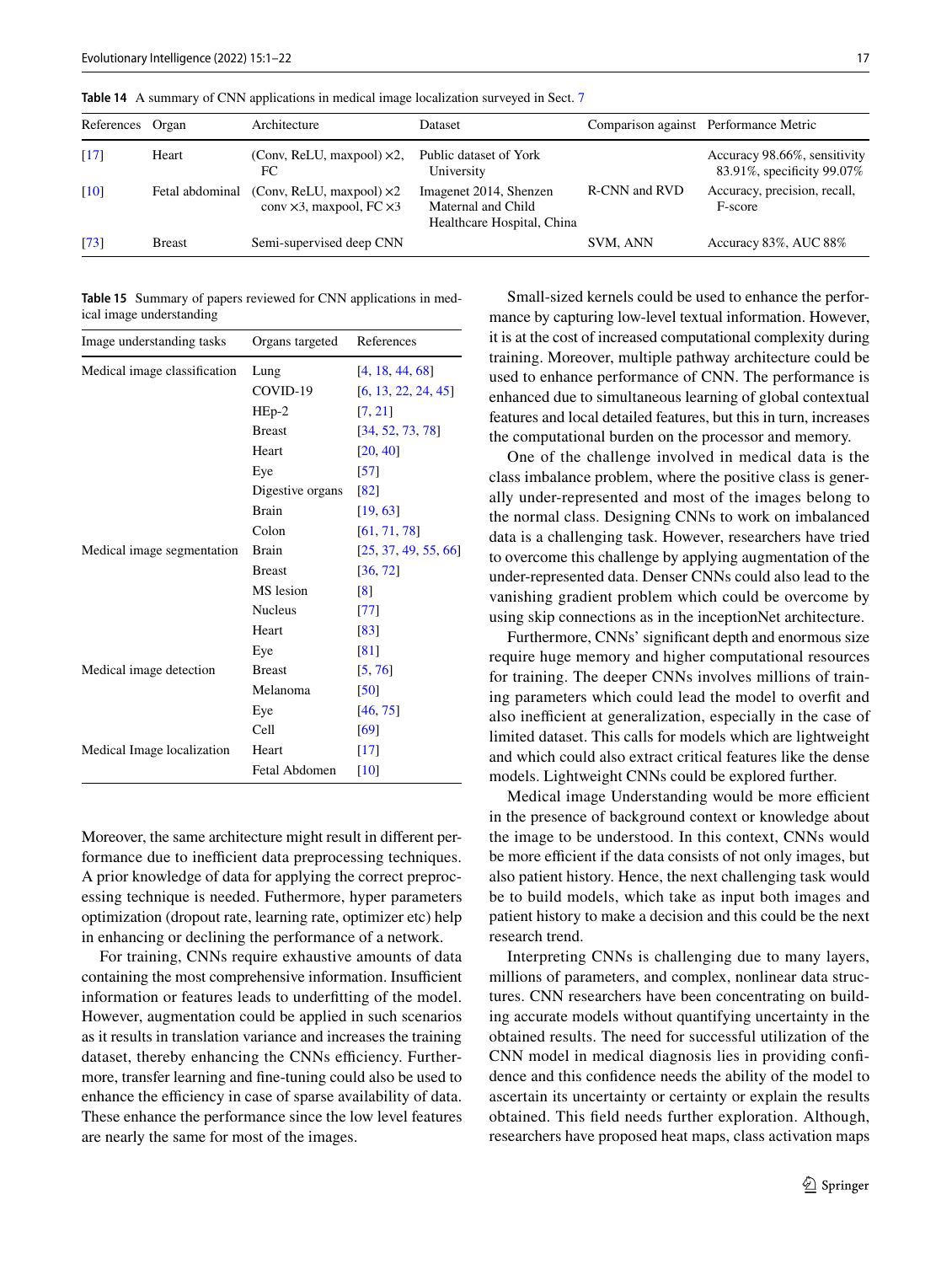<span id="page-17-0"></span>

| <b>Table 16</b> Ways of addressing<br>challenges of medical image | Challenges in medical image understanding                       | Solutions for overcoming challenges                                           |
|-------------------------------------------------------------------|-----------------------------------------------------------------|-------------------------------------------------------------------------------|
| understanding                                                     | Less training samples                                           | Augmentation                                                                  |
|                                                                   | Sparsity of labeled data                                        | Semi supervised deep CNN                                                      |
|                                                                   | Noise in images                                                 | Gaussian filtering                                                            |
|                                                                   | Thicker CT images of brain                                      | Geometric normalization                                                       |
|                                                                   | Extract local and global features                               | Multipathway CNN                                                              |
|                                                                   | Avoid redundant computations                                    | ROI segmentation using fCNN                                                   |
|                                                                   | Reduce classification errors                                    | Train on misclassified image patches                                          |
|                                                                   | Heart classification                                            | Two path CNN, for spatial and temporal features                               |
|                                                                   | Imbalanced label distributions                                  | Two phase training                                                            |
|                                                                   | Less resolution in brain images                                 | Slice by slice segmentation                                                   |
|                                                                   | Increase accuracy and AUC in eye images (retinal eye<br>vessel) | Ensemble learning (boosting instead of back<br>propagation, RF instead of FC) |

(CAM), grad CAM, grad CAM++ for visualization of CNN outputs, the area of visualization is still a challenge.

The various challenges and methods of overcoming some of the challenges of medical image understanding are summarized in Table [16](#page-17-0). Further, efficient architectures to overcome some of the challenges as per the survey are summarized in Table [17.](#page-17-1)

Deep learning includes methods like CNN, recurrent neural network and generative adversial networks. The review of these methods and applications have not been included, as these methods by themselves become topics of research and there is lot of research happening in those areas. Moreover, all the aspects involved in medical image understanding are

#### <span id="page-17-1"></span>**Table 17** Efficient CNN architectures For medical image understanding

| Organ (modality)           | <b>Diseases</b>                 | <b>Tasks</b>   | Best architecture                                                                          |
|----------------------------|---------------------------------|----------------|--------------------------------------------------------------------------------------------|
| <b>Brain MRI</b>           | Alzheimer                       |                | Segementation Lenet-5, GoogleNet                                                           |
|                            |                                 | Detection      | Multipath CNN                                                                              |
|                            | Epilepsy                        | Classification | CNN with seven conv and                                                                    |
|                            | Schizophrenic, bipolar disorder | Segementation  | Patch based CNN with 4 conv, 2 maxpool and softmax regression                              |
| Breast mammogram           | Tumour                          | Segementation  | $(Conv + maxpool) \times 2 + 2 FC$ , Softmax                                               |
|                            |                                 | Detection      | Scaled VGGnet or GoogleNet                                                                 |
|                            |                                 | Classification | Alexnet                                                                                    |
|                            |                                 | Localization   | Semi Supervised Deep CNN                                                                   |
| Heart (CT)                 | Coronary artery calcium scoring | Segmentation   | Two path CNN                                                                               |
| Heart (ECG)                | <b>ECG</b>                      | Classification | Two path CNN, one along spatial and the other along temporal<br>and fused together finally |
| Heart (MRI) left ventricle |                                 | Localization   | (Conv, maxpool) $\times$ 2, FC                                                             |
| Lung $(CT)$                | Cancer                          | Classification | Ensemble of overfeat across axial, saggital and coronal plane                              |
|                            | Nodule                          | Detection      | Lenet, Overfeat                                                                            |
|                            | COVID-19                        | Classification | multi scale multi encoder ensemble CNN model                                               |
|                            | ILD                             | Classification | Any CNN architecture like Alexnet                                                          |
| Hep-2 cell                 |                                 | Classification | (Conv, maxpool) $\times$ 3, 2 FC, softmax regressor                                        |
| Eye                        | Haemorrhage                     | Detection      | (Conv, ReLu, maxpool) ×5, FC, softmax classifier                                           |
|                            | Glaucoma                        | Detection      | (Conv, ReLu, maxpool) $\times$ 2, FC with adaboost                                         |
|                            | Retinopathy                     | Segmentation   | (Conv, ReLu, maxpool) $\times$ 10, 3 FC, softmax classifier                                |
| Colon                      | Polyp                           | Classification | Any simple CNN architecture                                                                |
|                            | Polyp                           | Detection      | Ensemble of CNN                                                                            |
| Skin                       | Melanoma                        | Detection      | (Conv, ReLu, maxpool) ×2, FC                                                               |
| Liver $(CT)$               |                                 | Classification | (Conv, maxpool) $\times$ 2, 3 conv, max pool, 3 FC, softmax                                |
| Abdomen (US scan)          | Fetus                           | Localization   | (Conv, ReLU, maxpool) $\times$ 2 conv $\times$ 3, maxpool, FC $\times$ 3                   |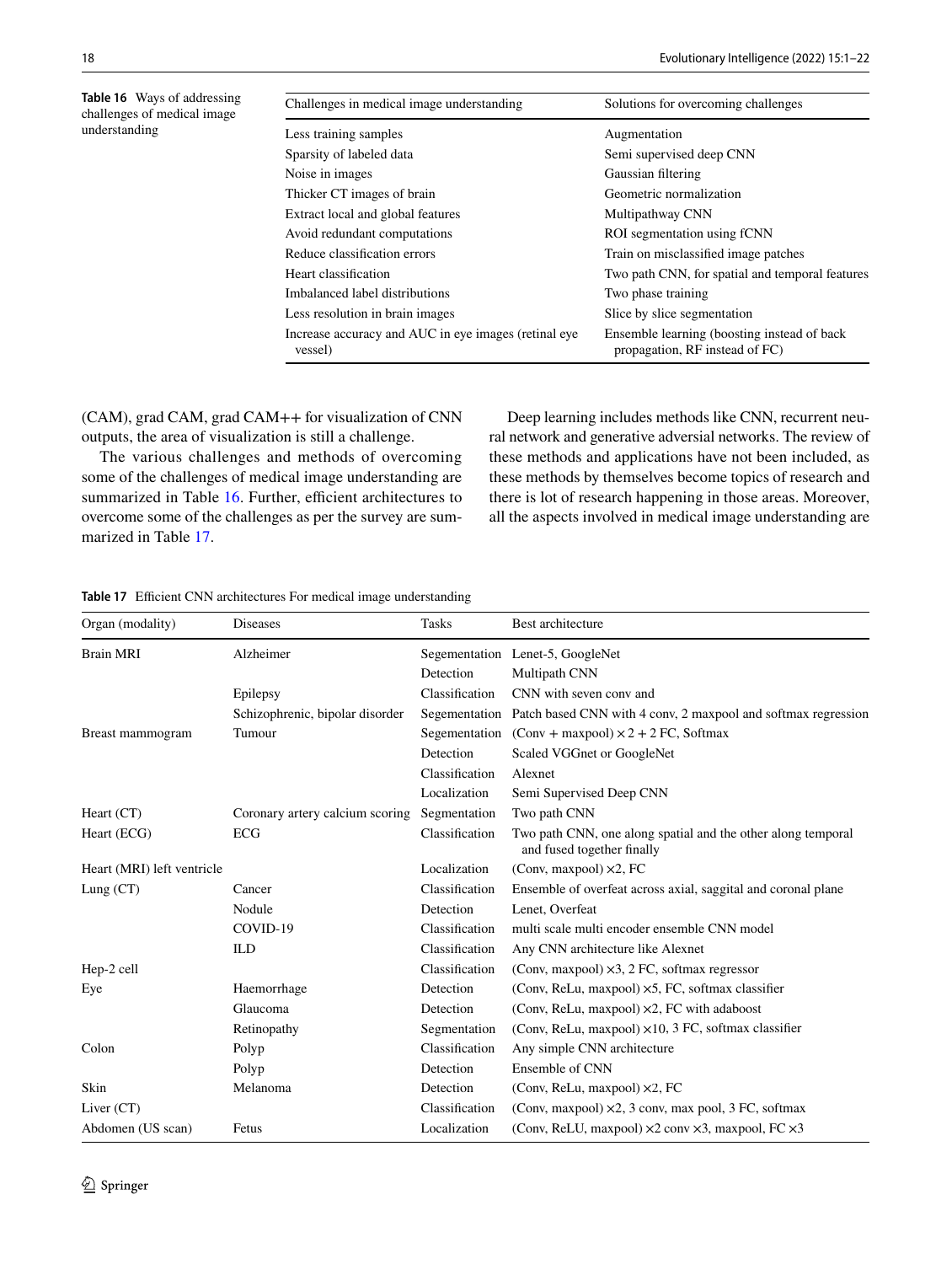

<span id="page-18-3"></span>**Fig. 2** Bar chart summarizing the number of papers surveyed

also not included since it is an ocean and the focus in the paper is only on a few important techniques involved.

## **9 Conclusion**

The heterogeneous nature of medical anomalies in terms of shape, size, appearance, location and symptoms poses challenges for medical anomaly diagnosis and prognosis. Traditional methods of using human specialists involve fatigue, oversight and high cost and also sparse availability. ML-based healthcare systems need efficient feature extraction methods. But efficient features are still unknown and also, the methods available for feature extraction are not very efficient. This calls for intelligent healthcare systems that automatically extract efficient features for medical image understanding that aids diagnosis and prognosis. CNN is a popular technique for solving medical image understanding challenges due to its highly efficient methods of feature extraction and learning low level, mid level and high level discriminant features of an input medical image.

The literature reviewed in this paper underscores that researchers have focused their attention on the use of CNN to overcome many challenges in medical image understanding. Many have accomplished the task successfully. The CNN methods discussed in this paper have been found to either outperform or compliment the existing traditional and ML approaches in terms of accuracy, sensitivity, AUC, DSC, time taken etc. However, their performance is often not the best due to a few factors. A snapshot summary of the quantum of research articles surveyed in this article is presented in the Fig. [2](#page-18-3).

The challenges in image understanding with respect to medical imaging have been discussed in this paper. Various image understanding tasks have been introduced. In addition, CNN and its various components have been

outlined briefy. The approaches used by the researchers to address the various challenges in medical image understanding have been surveyed.

CNN models have been described as black boxes and there is a lot of research happening in terms of analyzing and understanding output at every layer. Since medical images are involved, we need an accountable and efficient prediction system which should also be able to articulate about a decision taken. Researchers are also working on image captioning (textual representations of the image) [[29](#page-19-40)]. This will enable physicians to understand the perception of the network at both output layer and intermediate levels. Researchers have tried Bayesian deep learning models which calculates the uncertainty estimates [[38\]](#page-19-41). This would help physicians assess the model. All these could further accelerate medical image understanding using CNNs among physicians.

**Acknowledgements** The authors acknowledge with gratitude the support received from REVA University, Bengaluru, and M. S. Ramaiah University of Applied Sciences, Bengaluru, India.

#### **Compliance with ethical standards**

 **Conflict of interest** The authors declare that they have no confict of interest.

## **References**

- <span id="page-18-2"></span>1. Abadi M, Agarwal A, Barham P (2016) Tensorfow: large-scale machine learning on heterogeneous distributed systems. CoRR [Arxiv: 1603.04467](http://arxiv.org/abs/1603.04467)
- <span id="page-18-1"></span>2. Akkus Z, Galimzianova A, Hoogi A, Rubin DL, Erickson BJ (2017) Deep learning for brain MRI segmentation: state of the art and future directions. J Digit Imaging 30(4):449–459
- <span id="page-18-0"></span>3. Al-Rfou R, Alain G, Almahairi A, Angermueller C, Bahdanau D, Ballas N, Bengio Y (2016) Theano: a python framework for fastcomputation of mathematical expressions. [arXiv:1605.02688](https://arxiv.org/abs/1605.02688)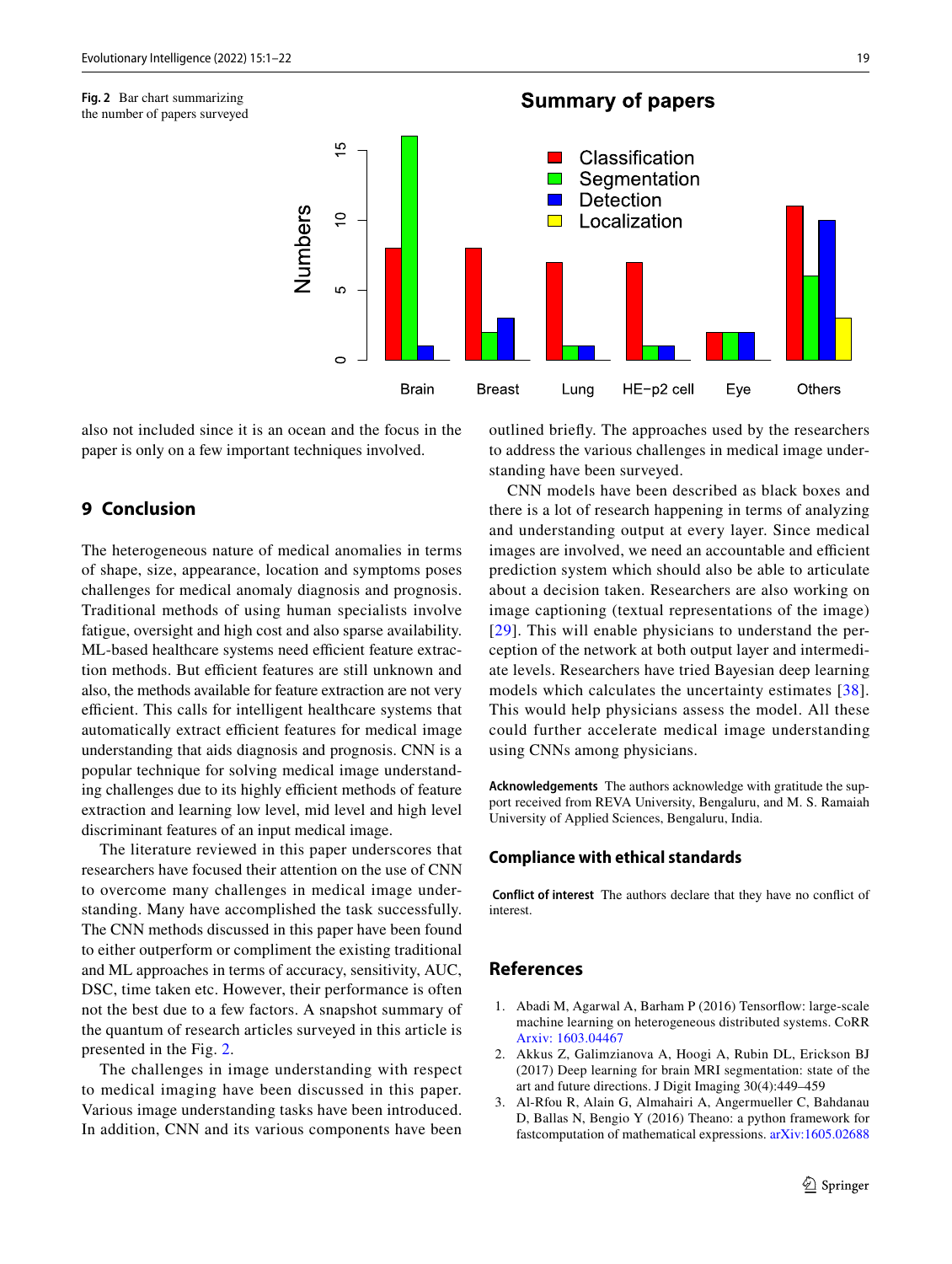- <span id="page-19-2"></span>4. Anthimopoulos M, Christodoulidis S, Ebner L, Christe A, Mougiakakou SG (2016) Lung pattern classifcation for interstitial lung diseases using a deep convolutional neural network. IEEE Trans Med Imaging 35(5):1207–1216
- <span id="page-19-39"></span>5. Apou G, Schaadt NS, Naegel B (2016) Structures in normal breast tissue. Comput Biol Med 74:91–102
- <span id="page-19-27"></span>6. Bassi PAS, Attux R (2020) A deep convolutional neural network for COVID-19 detection using chest X-rays
- <span id="page-19-28"></span>7. Bayramoglu N, Kannala J, Heikkilä J (2015) Human epithelial type 2 cell classifcation with convolutional neural networks. In: Proceedings of the 15th IEEE international conference on bioinformatics and bioengineering, BIBE, pp 1–6
- <span id="page-19-32"></span>8. Brosch T, Tang LYW, Yoo Y, Li DKB, Traboulsee A, Tam RC (2016) Deep 3-D convolutional encoder networks with shortcuts for multiscale feature integration applied to multiple sclerosis lesion segmentation. IEEE Trans Med Imaging 35(5):1229–1239
- <span id="page-19-14"></span>9. CS231N convolutional neural network for visual recogntion (2019).<http://cs231n.stanford.edu/>. Accessed 24 June 2019
- <span id="page-19-38"></span>10. Chen H, Ni D, Qin J (2015) Standard plane localization in fetal ultrasound via domain transferred deep neural networks. IEEE J Biomed Health Inform 19(5):1627–1636
- <span id="page-19-23"></span>11. Chollet F (2018) Keras: the Python deep learning library. [https://](https://keras.io/) [keras.io/](https://keras.io/). Accessed 24 June 2019
- <span id="page-19-17"></span>12. Chollet F (2017) Xception: deep learning with depthwise separable convolutions. In: Proceedings of the IEEE conference on computer vision and pattern recognition, (CVPR), pp 1800–1807
- <span id="page-19-25"></span>13. Chowdhury NK, Rahman MM, Kabir MA (2020) Pdcovidnet: a parallel-dilated convolutional neural network architecture for detecting COVID-19 from chest X-ray images
- <span id="page-19-18"></span>14. Ciompi F, de Hoop B, van Riel SJ (2015) Automatic classifcation of pulmonary peri-fssural nodules in computed tomography using an ensemble of 2-D views and a convolutional neural network out-of-the-box. Med Image Anal 26(1):195–202. [https://doi.](https://doi.org/10.1016/j.media.2015.08.001) [org/10.1016/j.media.2015.08.001](https://doi.org/10.1016/j.media.2015.08.001)
- <span id="page-19-24"></span>15. Collobert R, Kavukcuoglu K, Farabet C (2011) Torch7: a Matlablike environment for machine learning. In: BigLearn, NIPS workshop, EPFL-CONF-192376
- <span id="page-19-35"></span>16. Dasgupta A, Singh S (2017) A fully convolutional neural network based structured prediction approach towards the retinal vessel segmentation. In: Proceedings of the 14th IEEE international symposium on biomedical imaging (ISBI), pp 248–251
- <span id="page-19-37"></span>17. Emad O, Yassine IA, Fahmy AS (2015) Automatic localization of the left ventricle in cardiac MRI images using deep learning. In: Proceedings of the 37th IEEE annual international conference on engineering in medicine and biology society (EMBC), pp 683–686
- <span id="page-19-19"></span>18. Gao M, Bagci U, Lu L, Wu A, Buty M (2018) Holistic classifcation of CT attenuation patterns for interstitial lung diseases via deep convolutional neural networks. CMBBE Imaging Vis  $6(1):1-6$
- <span id="page-19-31"></span>19. Gao XW, Hui R (2016)A deep learning based approach to classifcation of CT brain images. In: Proceedings of the SAI computing conference, pp 28–31
- <span id="page-19-30"></span>20. Gao XW, Li W, Loomes M, Wang L (2017) A fused deep learning architecture for viewpoint classifcation of echocardiography. Inf Fusion 36:103–113
- <span id="page-19-29"></span>21. Gao Z, Zhang J, Zhou L, Wang L (2014) HEp-2i cell image classifcation with deep convolutional neural networks. IEEE J Biomed Health Inform 21:416–428
- <span id="page-19-21"></span>22. Ghoshal B, Tucker A (2020) Estimating uncertainty and interpretability in deep learning for coronavirus (COVID-19) detection [arXiv:2003.10769](https://arxiv.org/abs/2003.10769)
- <span id="page-19-36"></span>23. Gordienko Y, Gang P, Hui J, Zeng W, Kochura Y, Alienin O, Rokovyi O, Stirenko S (2017) Deep learning with lung segmentation and bone shadow exclusion techniques for chest X-ray analysis of lung cancer. CoRR [arXiv:1712.07632](http://arxiv.org/abs/1712.07632)
- <span id="page-19-26"></span>24. Hasan MK, Alam MA, Elahi MTE, Roy S, Wahid SR (2020) CVR-NET: a deep convolutional neural network for coronavirus recognition from chest radiography images
- <span id="page-19-33"></span>25. Havaei M, Davy A, Warde-Farley D (2017) Brain tumor segmentation with deep neural networks. Med Image Anal 35:18–31
- <span id="page-19-16"></span>26. He K, Zhang X, Ren S, Sun J (2016) Deep residual learning for image recognition. In: Proceedings of the IEEE conference on computer vision and pattern recognition, (CVPR), pp 770–778
- <span id="page-19-12"></span>27. Hesamian M, Jia W, He X (2019) Deep learning techniques for medical image segmentation: achievements and challenges. J Digit Imaging 32:582–596
- <span id="page-19-5"></span>28. Ho TK (1995) Random decision forests. In: Proceedings of the 3rd IEEE international conference on document analysis and recognition, vol 1, pp 278–282
- <span id="page-19-40"></span>29. Hossain MZ, Sohel F, Shiratuddin MF, Laga H (2018) A comprehensive survey of deep learning for image captioning. CoRR [arXiv:1810.04020](http://arxiv.org/abs/1810.04020)
- <span id="page-19-13"></span>30. Hubel D, Wiesel T (1959) Receptive felds of single neurones in the cat's striate cortex. J Physiol 148(3):574–591
- <span id="page-19-7"></span>31. ICPR 2018 international conference on pattern recognition (2019). [http://www.icpr2018.org.](http://www.icpr2018.org) Accessed 24 June 2019
- <span id="page-19-8"></span>32. ISLES challenge 2018 ischemic stroke lesion segmentation (2018). [http://www.isles-challenge.org.](http://www.isles-challenge.org) Accessed 24 June 2019
- <span id="page-19-22"></span>33. Jia, Y., Shelhamer E, Donahue J (2014) Cafe: convolutional architecture for fast feature embedding. In: Proceedings of the 22th ACM international conference on multimedia, MM '14, pp 675–678. ACM, New York
- <span id="page-19-0"></span>34. Jiao Z, Gao X, Wang Y, Li J (2016) A deep feature based framework for breast masses classifcation. Neurocomputing 197:221–231
- <span id="page-19-3"></span>35. Jusman Y, Ng SC, Abu Osman NA (2014) Intelligent screening systems for cervical cancer. Sci World J 2014:810368
- <span id="page-19-11"></span>36. Kallenberg M, Petersen K, Nielsen M (2016) Unsupervised deep learning applied to breast density segmentation and mammographic risk scoring. IEEE Trans Med Imaging 35(5):1322–1331
- <span id="page-19-34"></span>37. Kamnitsas K, Ferrante E, Parisot S (2016) Deepmedic for brain tumor segmentation. In: Proceedings of the international workshop on brainlesion: glioma, multiple sclerosis, stroke and traumatic brain injuries. Springer, pp 138–149
- <span id="page-19-41"></span>38. Kendall A, Gal Y (2017) What uncertainties do we need in bayesian deep learning for computer vision? CoRR [arXiv:1703.04977](http://arxiv.org/abs/1703.04977)
- <span id="page-19-9"></span>39. Kermany DS, Goldbaum M, Cai W, Valentim CC, Liang H, Baxter SL, McKeown A, Yang G, Wu X, Yan F et al (2018) Identifying medical diagnoses and treatable diseases by image-based deep learning. Cell 172(5):1122–1131
- <span id="page-19-10"></span>40. Kiranyaz S, Ince T, Gabbouj M (2016) Real-time patient-specifc ECG classifcation by 1-D convolutional neural networks. IEEE Trans Biomed Eng 63(3):664–675
- <span id="page-19-6"></span>41. Krizhevsky A, Sutskever I, Hinton GE (2012) Imagenet classifcation with deep convolutional neural networks. In: Advances in neural information processing systems 25: proceedings of the 26th annual conference on neural information processing systems, pp 1106–1114
- <span id="page-19-4"></span>42. Larochelle H, Bengio Y (2008) Classifcation using discriminative restricted Boltzmann machines. In: Proceedings of the 25th international conference on machine learning, pp 536–543
- <span id="page-19-15"></span>43. LeCun Y, Bottou L, Bengio Y, Haffner P (1998) Gradientbased learning applied to document recognition. Proc IEEE 86(11):2278–2324
- <span id="page-19-1"></span>44. Li Q, Cai W, Wang X, Zhou Y, Feng DD, Chen M (2014) Medical image classifcation with convolutional neural network. In: Proceedings of the 13th international conference on control, automation, robotics and vision (ICARCV), pp 844–848
- <span id="page-19-20"></span>45. Maghdid HS, Asaad AT, Ghafoor KZ, Sadiq AS, Khan MK (2020) Diagnosing COVID-19 pneumonia from X-ray and CT images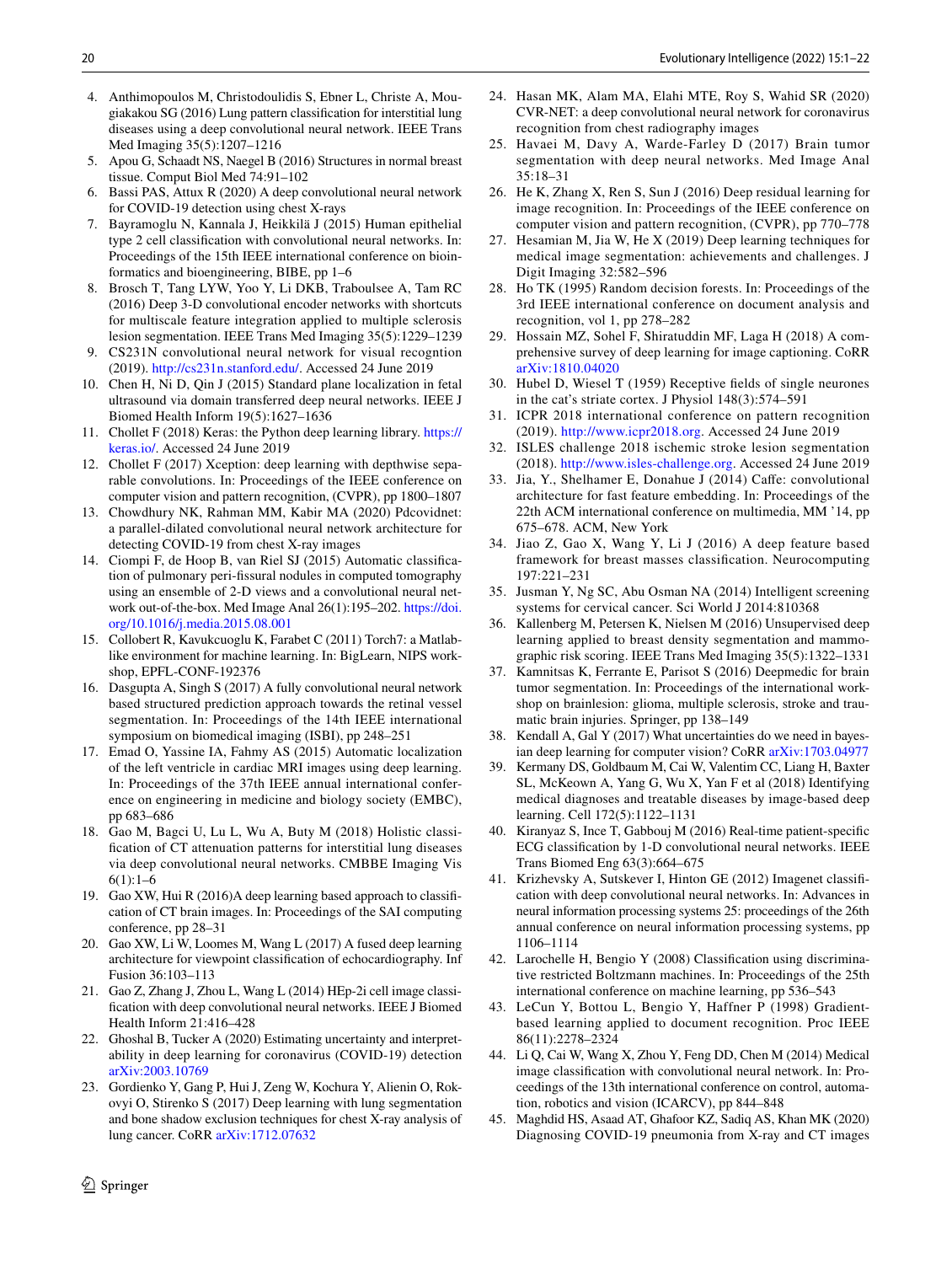using deep learning and transfer learning algorithms. CoRR [arXiv](http://arxiv.org/abs/2004.00038) [:2004.00038](http://arxiv.org/abs/2004.00038)

- <span id="page-20-33"></span>46. Maji D, Santara A, Mitra P (2016) Ensemble of deep convolutional neural networks for learning to detect retinal vessels in fundus images. arXiv preprint [arXiv:1603.04833](http://arxiv.org/abs/1603.04833)
- <span id="page-20-1"></span>47. Mavroforakis ME, Georgiou HV, Dimitropoulos N (2006) Mammographic masses characterization based on localized texture and dataset fractal analysis using linear, neural and support vector machine classifers. Artif Intell Med 37(2):145–162
- <span id="page-20-3"></span>48. Menze BH, Jakab A, Bauer S (2015) The multimodal brain tumor image segmentation benchmark (BRATS). IEEE Trans Med Imaging 34(10):1993–2024
- <span id="page-20-27"></span>49. Moeskops P, Viergever MA, Mendrik AM, de Vries LS, Benders MJNL, Isgum I (2016) Automatic segmentation of MR brain images with a convolutional neural network. IEEE Trans Med Imaging 35(5):1252–1261
- <span id="page-20-5"></span>50. Nasr-Esfahani E, Samavi S, Karimi N (2016) Melanoma detection by analysis of clinical images using convolutional neural network. In: Proceedings of the 38th IEEE annual international conference on engineering in medicine and biology society, EMBC, pp 1373–1376
- <span id="page-20-15"></span>51. Nervana Systems Inc (2018) neon. [http://neon.nervanasys.com/](http://neon.nervanasys.com/docs/latest/) [docs/latest/.](http://neon.nervanasys.com/docs/latest/) Accessed 24 June 2019
- <span id="page-20-4"></span>52. Ovalle JEA, González FA, Ramos-Pollán R, Oliveira JL, Guevara-López MÁ (2016) Representation learning for mammography mass lesion classifcation with convolutional neural networks. Comput Methods Prog Biomed 127:248–257
- <span id="page-20-14"></span>53. Paszke A, Gross S, Chintala S, Chanan G (2018) Tensors and dynamic neural networks in Python with strong GPU acceleration. [https://pytorch.org/.](https://pytorch.org/) Accessed 24 June 2019
- <span id="page-20-23"></span>54. Pereira S, Pinto A, Alves V, Silva CA (2015) Deep convolutional neural networks for the segmentation of gliomas in multi-sequence MRI. In: Brainlesion: glioma, multiple sclerosis, stroke and traumatic brain injuries—frst international workshop, Brainles 2015, held in conjunction with MICCAI 2015, Munich, Germany, October 5, 2015, revised selected papers, pp 131–143
- <span id="page-20-0"></span>55. Pereira S, Pinto A, Alves V, Silva CA (2016) Brain tumor segmentation using convolutional neural networks in MRI images. IEEE Trans Med Imaging 35(5):1240–1251
- <span id="page-20-7"></span>56. Phillips NA, Rajpurkar P, Sabini, M, Krishnan R, Zhou, S, Pareek, A, Phu NM, Wang C, Ng AY, Lungren MP (2020) Chexphoto: 10,000+ smartphone photos and synthetic photographic transformations of chest X-rays for benchmarking deep learning robustness. CoRR [arXiv:2007.06199](http://arxiv.org/abs/2007.06199)
- <span id="page-20-18"></span>57. Pratt H, Coenen F, Broadbent DM, Harding SP, Zheng Y (2016) Convolutional neural networks for diabetic retinopathy. In: Proceedings of the 20th conference on medical image understanding and analysis, MIUA, pp 200–205
- <span id="page-20-8"></span>58. Rajpurkar P, Irvin J, Zhu K, Yang B, Mehta H, Duan T, Ding DY, Bagul A, Langlotz C, Shpanskaya KS, Lungren MP, Ng AY (2017) Chexnet: radiologist-level pneumonia detection on chest X-rays with deep learning. CoRR [arXiv:1711.05225](http://arxiv.org/abs/1711.05225)
- <span id="page-20-2"></span>59. Ranzato M, Hinton GE, LeCun Y (2015) Guest editorial: deep learning. Int J Comput Vis 113(1):1–2
- <span id="page-20-9"></span>60. Ravi D, Wong C, Deligianni F, Berthelot M, Pérez JA, Lo B, Yang G (2017) Deep learning for health informatics. IEEE J Biomed Health Inform 21(1):4–21
- <span id="page-20-22"></span>61. Ribeiro E, Uhl A, Häfner M (2016) Colonic polyp classifcation with convolutional neural networks. In: Proceedings of the 29th IEEE international symposium on computer-based medical systems, (CBMS), pp 253–258
- <span id="page-20-21"></span>62. Sajjad M, Khan S, Muhammad K, Wu W, Ullah A, Baik SW (2019) Multi-grade brain tumor classifcation using deep CNN with extensive data augmentation. J Comput Sci 30:174–182. <https://doi.org/10.1016/j.jocs.2018.12.003>
- <span id="page-20-25"></span>63. Sarraf S, Tofghi G (2016) Classifcation of Alzheimer's disease using fMRI data and deep learning convolutional neural networks. Computer Research Repository. [arXiv:1603.08631](http://arxiv.org/abs/1603.08631)
- <span id="page-20-16"></span>64. Seide F, Agarwal A (2016) CNTK: Microsoft's open-source deeplearning toolkit. In: Proceedings of the 22nd ACM international conference on knowledge discovery and data mining, p 2135
- <span id="page-20-11"></span>65. Sermanet P, Eigen D, Zhang X, Mathieu M, Fergus R, LeCun Y (2013) Overfeat: integrated recognition, localization and detection using convolutional networks. Computing Research Repository. [arXiv:1312.6229](http://arxiv.org/abs/1312.6229)
- <span id="page-20-24"></span>66. Shakeri M, Tsogkas S, Ferrante E, Lippe S, Kadoury S, Paragios N, Kokkinos I (2016) Sub-cortical brain structure segmentation using F-CNNs. In: Proceedigns of the IEEE 13th international symposium on biomedical imaging (ISBI). IEEE, pp 269–272
- <span id="page-20-19"></span>67. Shankar K, Zhang Y, Liu Y, Wu L, Chen CH (2020) Hyperparameter tuning deep learning for diabetic retinopathy fundus image classifcation. IEEE Access 8:118164–118173
- <span id="page-20-13"></span>68. Shen W, Zhou M (2017) Multi-crop convolutional neural networks for lung nodule malignancy suspiciousness classifcation. Pattern Recognit 61:663–673
- <span id="page-20-34"></span>69. Shkolyar A, Gefen A, Benayahu D, Greenspan H (2015) Automatic detection of cell divisions (mitosis) in live-imaging microscopy images using convolutional neural networks. In: Proceedings of the 37th annual international conference of the IEEE engineering in medicine and biology society (EMBC), pp 743–746
- <span id="page-20-10"></span>70. Simonyan K, Zisserman A (2014) Very deep convolutional networks for large-scale image recognition. Computer Research Repository. [arXiv:1409.1556](http://arxiv.org/abs/1409.1556)
- <span id="page-20-6"></span>71. Sirinukunwattana K, Raza SEA, Tsang Y, Snead DRJ, Cree IA, Rajpoot NM (2016) Locality sensitive deep learning for detection and classifcation of nuclei in routine colon cancer histology images. IEEE Trans Med Imaging 35(5):1196–1206
- <span id="page-20-28"></span>72. Su H, Liu F, Xie Y (2015) Region segmentation in histopathological breast cancer images using deep convolutional neural network. In: Proceedings of the 12th IEEE international symposium on biomedical imaging (ISBI), pp 55–58
- <span id="page-20-17"></span>73. Sun W, Tseng TB, Zhang J, Qian W (2017) Enhancing deep convolutional neural network scheme for breast cancer diagnosis with unlabeled data. Comput Med Imaging Graph 57:4–9
- 74. Szegedy C, Liu W, Jia Y, Sermanet P, Reed SE (2015) Going deeper with convolutions. In: Proceedings of the IEEE conference on computer vision and pattern recognition (CVPR), pp 1–9
- <span id="page-20-32"></span>75. van Grinsven MJ, van Ginneken B, Hoyng CB (2016) Fast convolutional neural network training using selective data sampling: application to hemorrhage detection in color fundus images. IEEE Trans Med Imaging 35(5):1273–1284
- <span id="page-20-31"></span>76. Wang D, Khosla A, Gargeya R, Irshad H, Beck AH (2016) Deep learning for identifying metastatic breast cancer. Computer Research Repository. [arXiv:1606.05718](http://arxiv.org/abs/1606.05718)
- <span id="page-20-29"></span>77. Xing F, Xie Y, Yang L (2016) An automatic learning-based framework for robust nucleus segmentation. IEEE Trans Med Imaging 35(2):550–566
- <span id="page-20-20"></span>78. Xu J, Luo X, Wang G, Gilmore H, Madabhushi A (2016) A deep convolutional neural network for segmenting and classifying epithelial and stromal regions in histopathological images. Neurocomputing 191:214–223
- <span id="page-20-12"></span>79. Zeiler MD, Fergus R (2013) Visualizing and understanding convolutional networks. Computer Research Repository. [arXiv](http://arxiv.org/abs/1311.2901) [:1311.2901](http://arxiv.org/abs/1311.2901)
- <span id="page-20-26"></span>80. Zhao L, Jia K (2016) Multiscale CNNs for brain tumor segmentation and diagnosis. Comput Math Methods Med 2016:8356294:1–8356294:7
- <span id="page-20-30"></span>81. Zilly JG, Buhmann JM, Mahapatra D (2017) Glaucoma detection using entropy sampling and ensemble learning for automatic optic cup and disc segmentation. Comput Med Imaging Graph 55:28–41